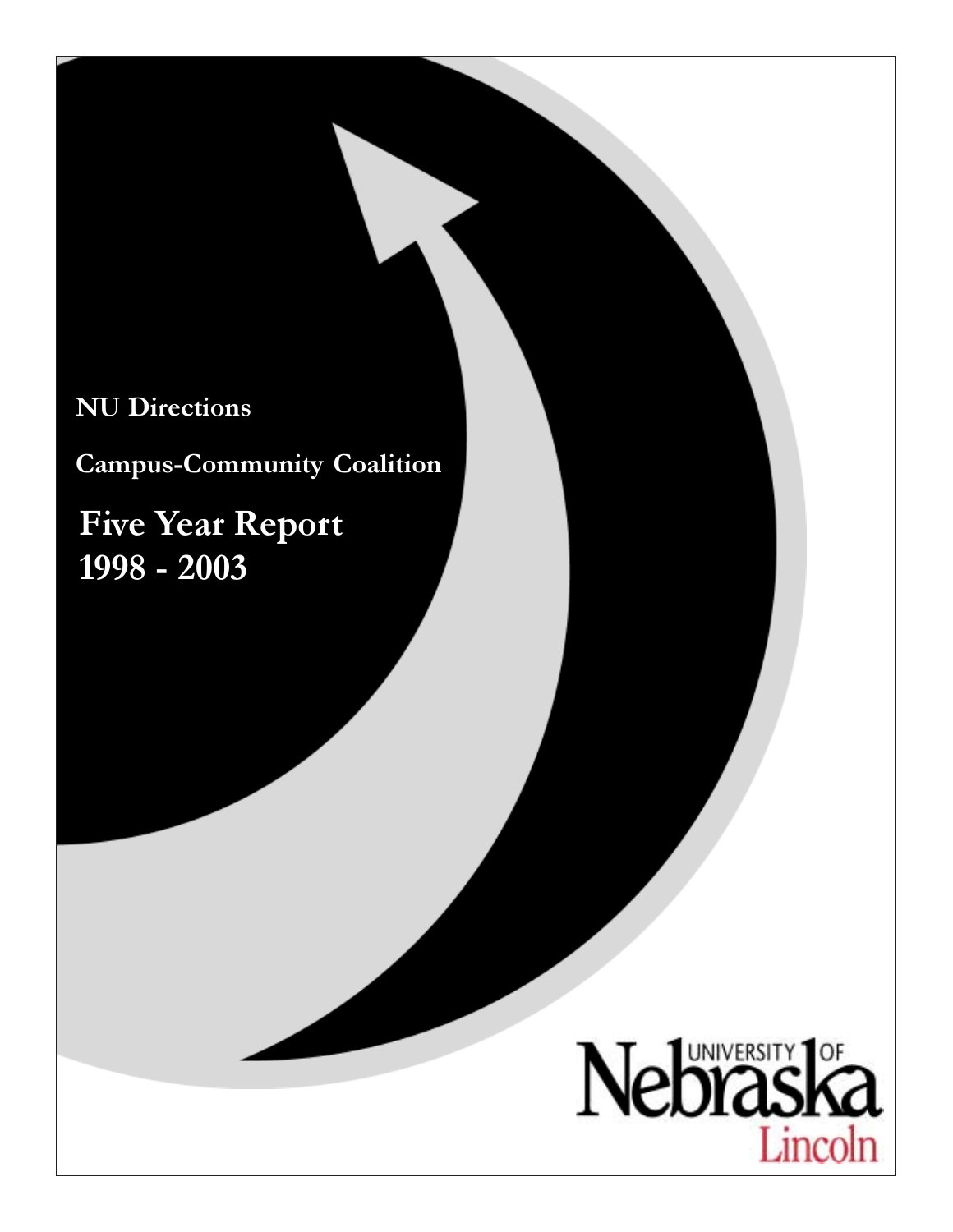

**The NU Directions Campus-Community Coalition is funded through an "A Matter of Degree" grant from the Robert Wood Johnson Foundation and administered by the American Medical Association.**

> **Project Administration:** Project Director: Linda Major Associate Director: Tom Workman Evaluator: Duane Shell Student Coordinator (2002-2004): Christin Ging

> > **Office:** Student Involvement 200 Nebraska Union University of Nebraska-Lincoln (402) 472-2454

> > > **Web Site:** www.nudirections.org



The University of Nebraska-Lincoln does not discriminate based on gender, age, disability, race, color, religion, marital status, veteran's status, national or ethnic origin, or sexual orientation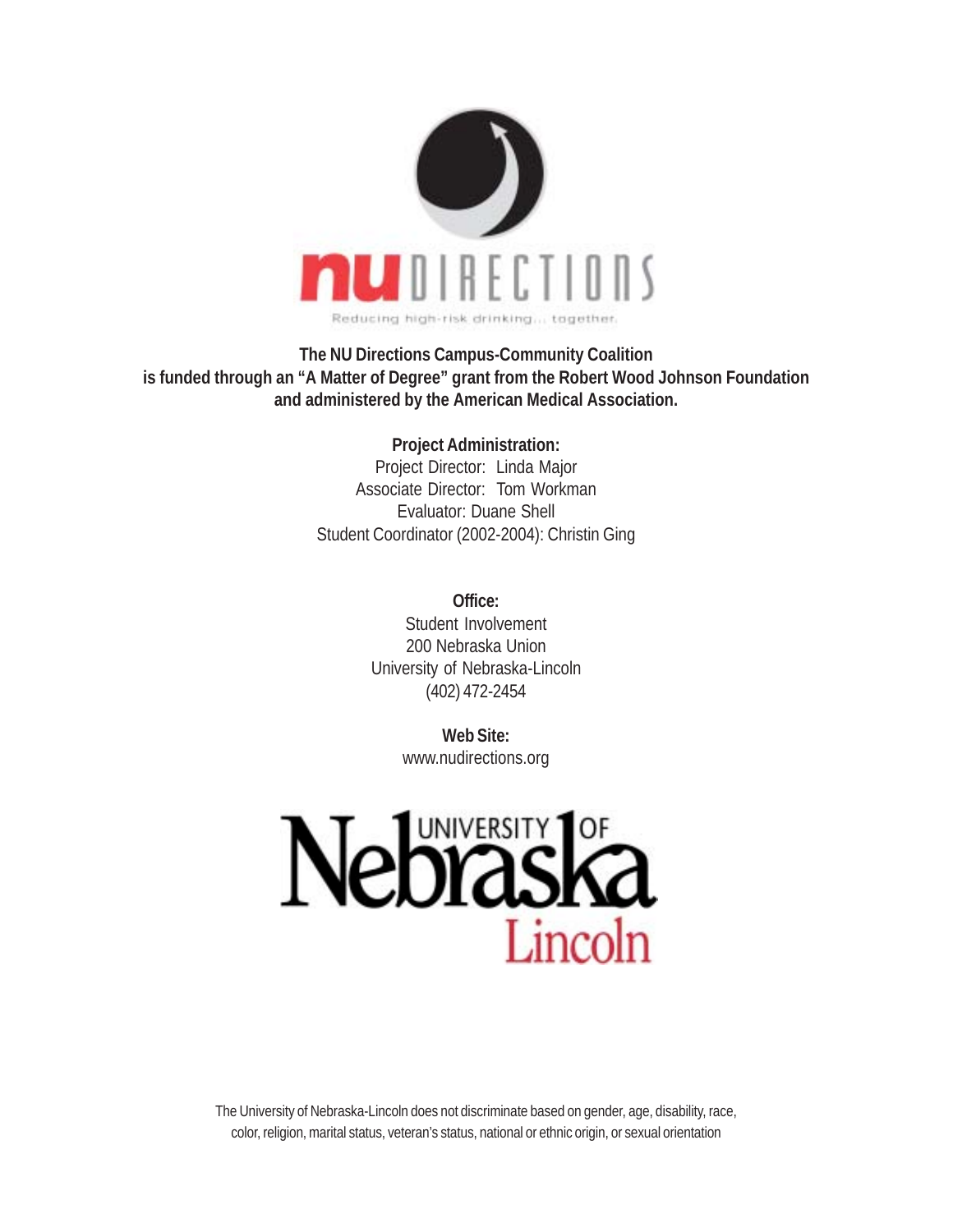# TABLE OF CONTENTS

| <b>Program Overview</b>                  |           |
|------------------------------------------|-----------|
| <b>General Data: Five Year Trends</b>    | 6         |
| <b>Primary Harms: Five Year Trends</b>   | 8         |
| <b>Secondary Harms: Five Year Trends</b> | 9         |
| Project Activities/Outcomes, 1997 - 2002 | <b>10</b> |
| <b>Lessons Learned</b>                   | 29        |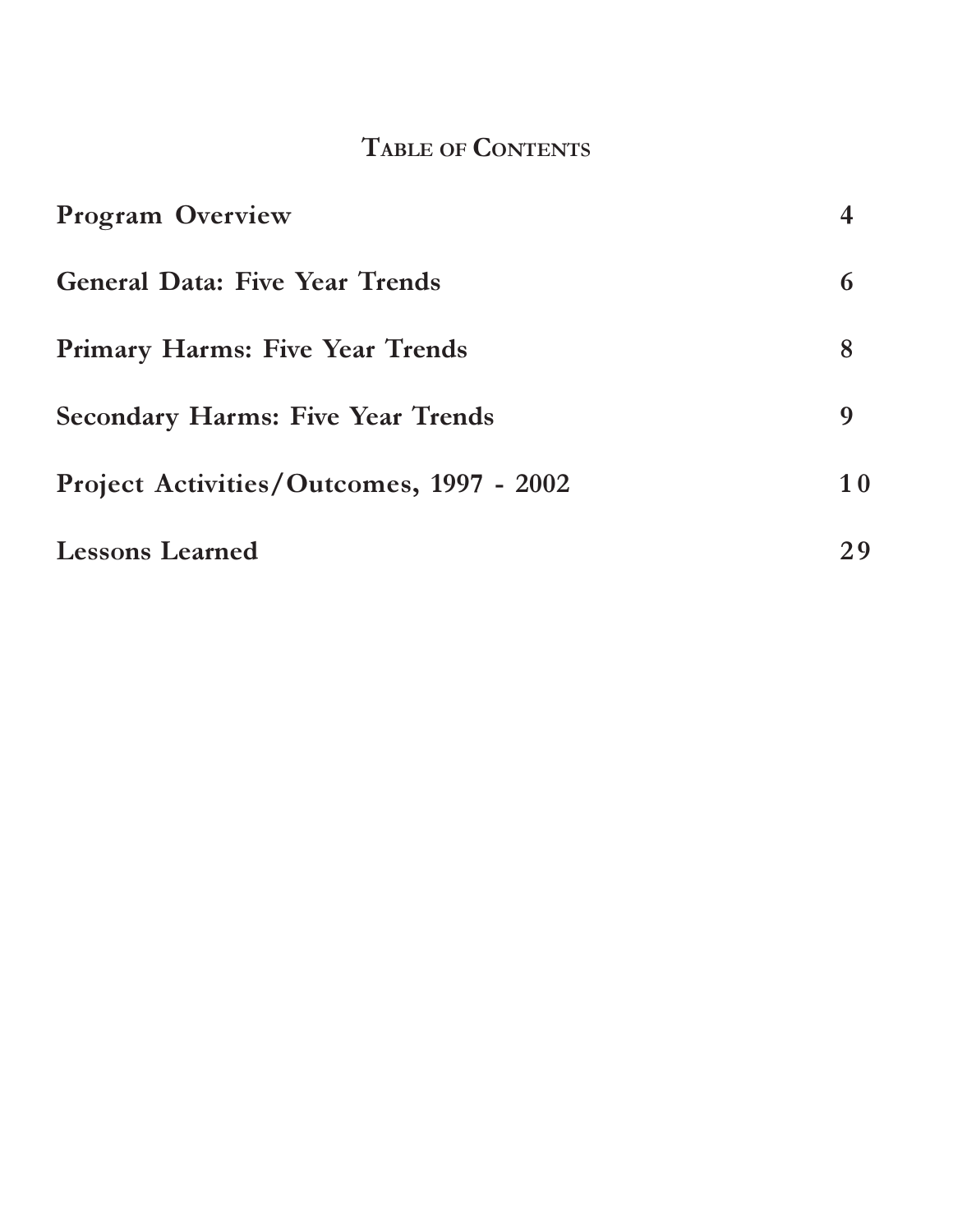# I*N* 1998, STUDENTS, FACULTY, STAFF, AND ADMINISTRATORS AT THE UNI-

VERSITY OF NEBRASKA-LINCOLN FORMED THE NU DIRECTIONS CAMPUS-COMMUNITY COALITION WITH COMMUNITY LEADERS, CITY, COUNTY AND STATE OFFICIALS, POLICE OFFICERS, HOSPITALITY OWNERS, PREVENTION SPECIALISTS, EDUCATORS, AND PARENTS IN LINCOLN, NEBRASKA THROUGH ONE OF TEN "A MATTER OF DEGREE" GRANTS AWARDED BY THE ROBERT WOOD JOHNSON FOUNDATION TO REDUCE THE HIGH RISK DRINKING OF COLLEGE STUDENTS BY CHANGING THEIR ENVIRONMENT. THE GRANT AWARD CAPITALIZED ON MORE THAN EIGHT YEARS OF COLLABORATION IN THE LINCOLN COMMUNITY TO AD-

DRESS ALCOHOL ISSUES AND PROBLEMS BOTH ON CAMPUS AND THROUGHOUT THE CITY. LINCOLN, LIKE MANY CAMPUS COMMUNITIES, HAD A REAL PROBLEM: EVEN WITH KEY POLICIES LIKE SUBSTANCE FREE HOUSING, A BAN ON ALCOHOL SPONSORSHIPS FOR ATHLETIC PROGRAMS, KEG REGISTRATION, AND STRICT EN-

FORCEMENT OF SERVICE TO MINORS IN PLACE, <sup>A</sup> NATIONAL STUDY FOUND THAT

UNL STUDENTS STILL REPORTED HIGH LEVELS OF DANGEROUS CONSUMPTION.

BOTH DRINKERS AND NON-DRINKERS WERE EXPERIENCING PROBLEMS. FOR ONE YEAR, INDIVIDUALS AND ORGANIZATIONS WITH MULTIPLE VIEWS, INTERESTS, AND APPROACHES CAME TOGETHER TO BETTER UNDERSTAND THE ENVIRON-MENT AND THE RESEARCH ON EFFECTIVE SOLUTIONS. THEY CREATED <sup>A</sup>





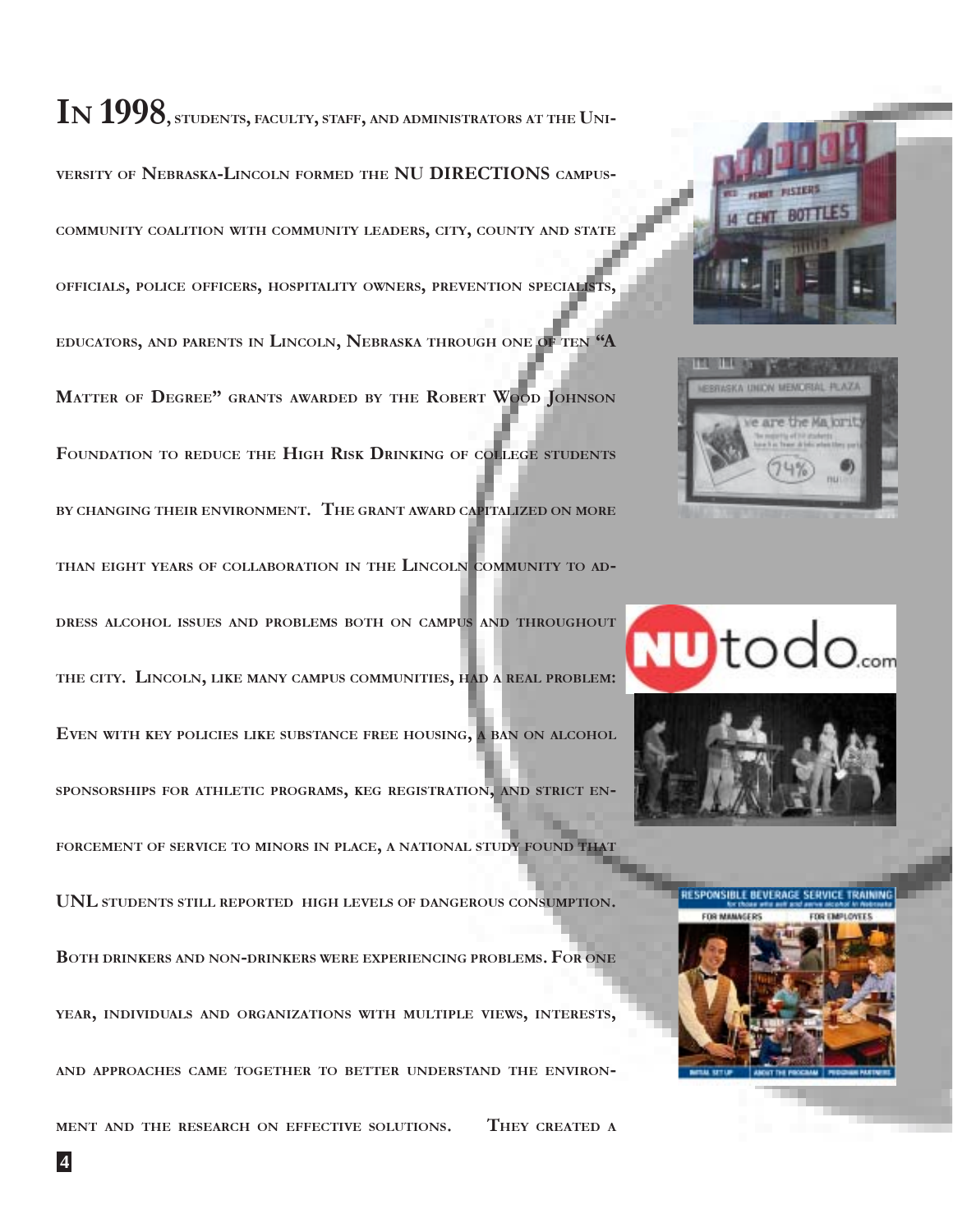



STRATEGIC PLAN OF 13 GOALS AND 60 OBJECTIVES, AND THEN SPENT FOUR

YEARS IMPLEMENTING THAT PLAN IN WORKGROUPS AND AD HOC COMMITTEES.

THIS REPORT SHARES THEIR PLAN, THE METHODS USED TO ACCOMPLISH THEIR

OBJECTIVES, THE OUTCOMES OF THOSE OBJECTIVES AS MEASURED IN 2002, THE PARTNERS INVOLVED, AND THE LESSONS LEARNED IN THE PROCESS. GOALS AND OBJECTIVES THAT HAVE BEEN REACHED ARE IDENTIFIED BY A SYMBOL.

IT IS OUR HOPE THAT IN READING THIS REPORT, OTHER CAMPUS-COMMUNITIES



CAN BENEFIT FROM THE EXPERIENCES, ACTIVITIES, AND LESSONS LEARNED BY THE MEMBERS OF THE NU DIRECTIONS COALITION ABOUT THE PROCESS OF BRINGING TOGETHER A BROAD GROUP OF CONCERNED STAKEHOLDERS, IDEN-TIFYING KEY ELEMENTS OF THE ENVIRONMENT THAT ENABLE HIGH-RISK DRINK-ING, APPLYING APPROPRIATE, RESERACH BASED INTERVENTIONS TO INFLUENCE THAT ENVIRONMENT, AND MEASURING THE IMPACT OF THOSE ACTIVITES. IT IS OUR BELIEF THAT, DEPITE THE MANY DIFFERENT PERSPECTIVES THAT EXIST ON



THE ISSUE, <sup>A</sup> COMMUNITY CAN COME TOGETHER AND CREATE <sup>A</sup> BETTER PLACE

TO LIVE AND LEARN.

THE NU DIRECTIONS CAMPUS-COMMUNITY COALITION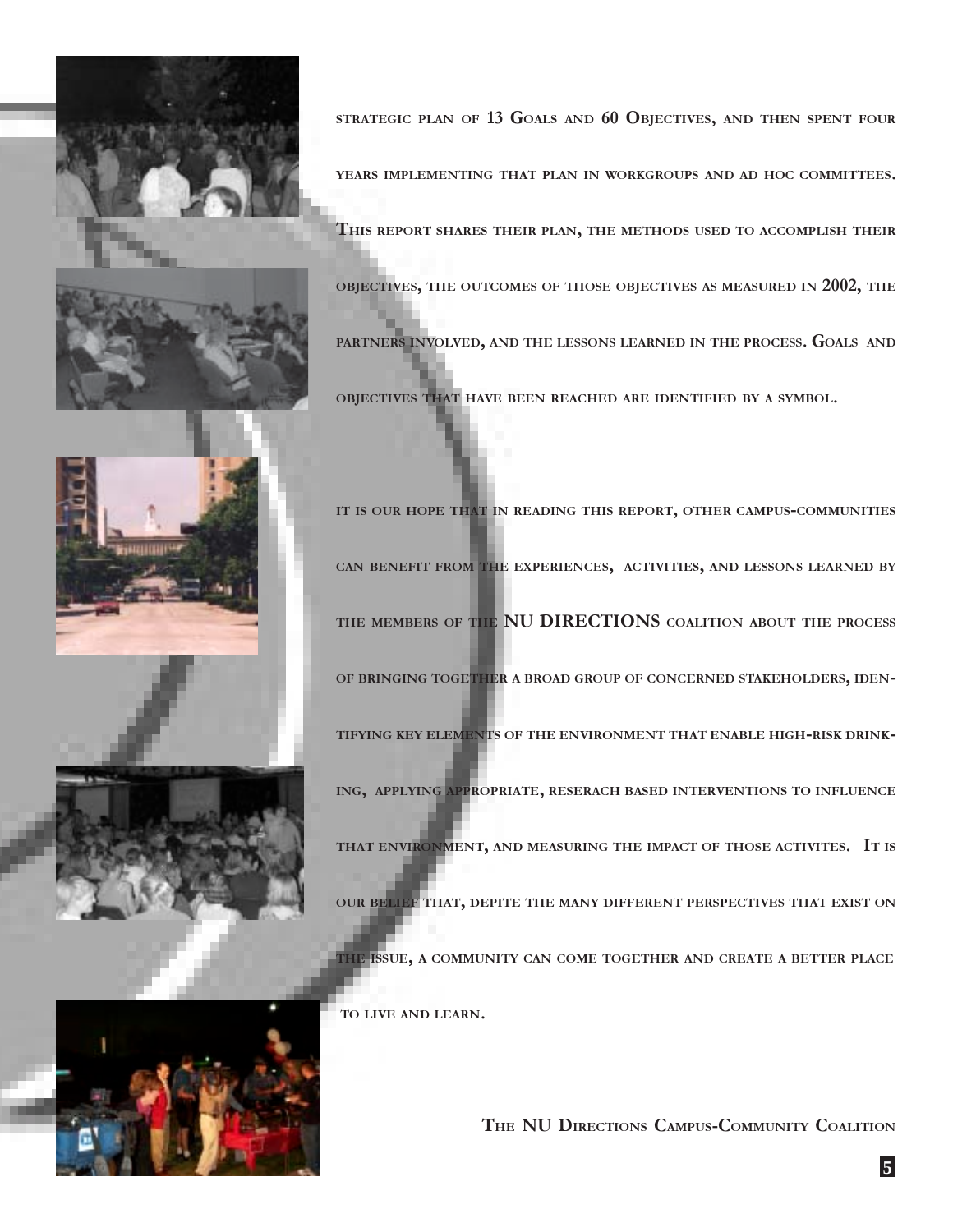

# General Data: Five Year Trends



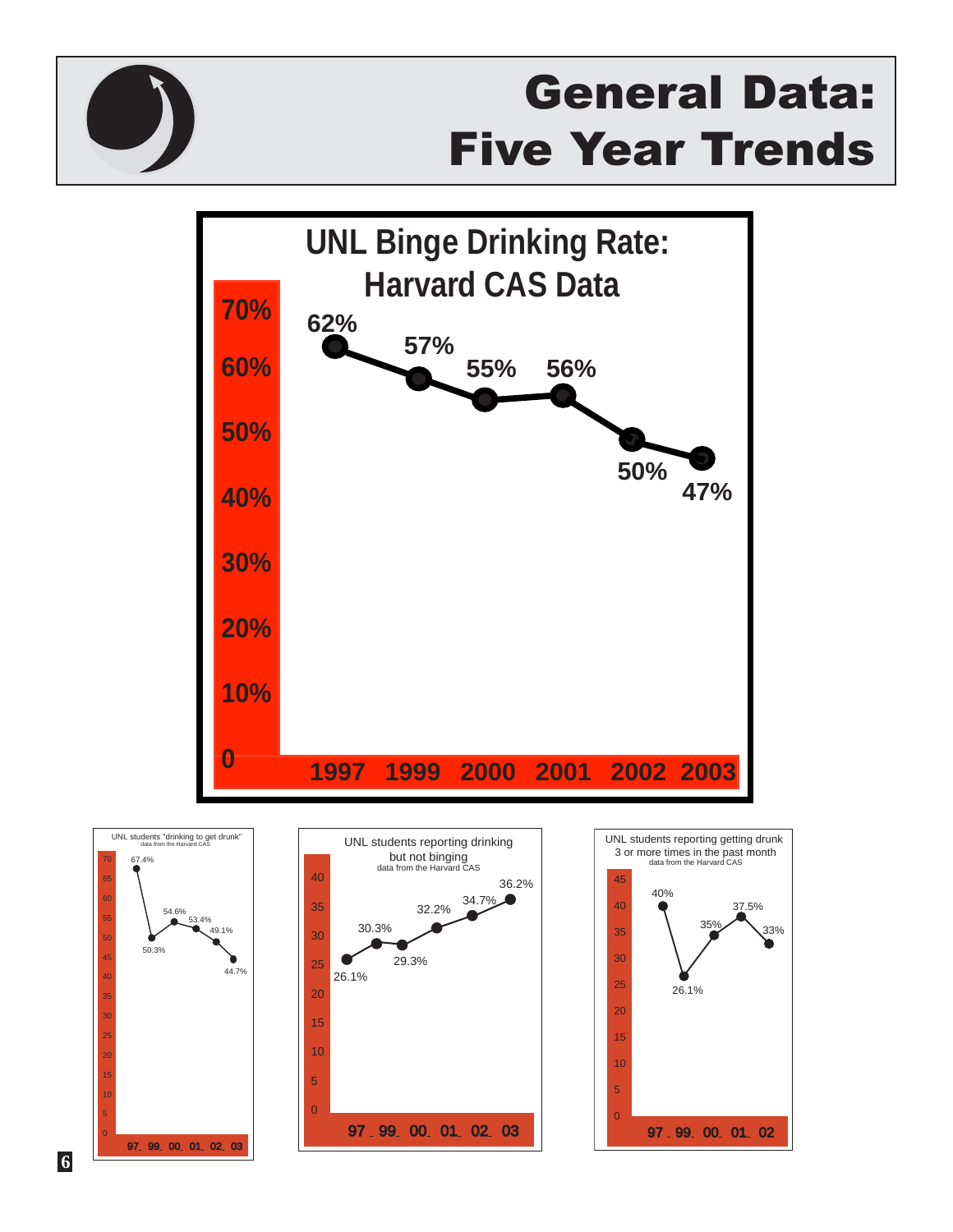

**Did not binge in HS or College Did not binge in HS/binged in college Binged in HS/Did not binge in college Binged in HS and college**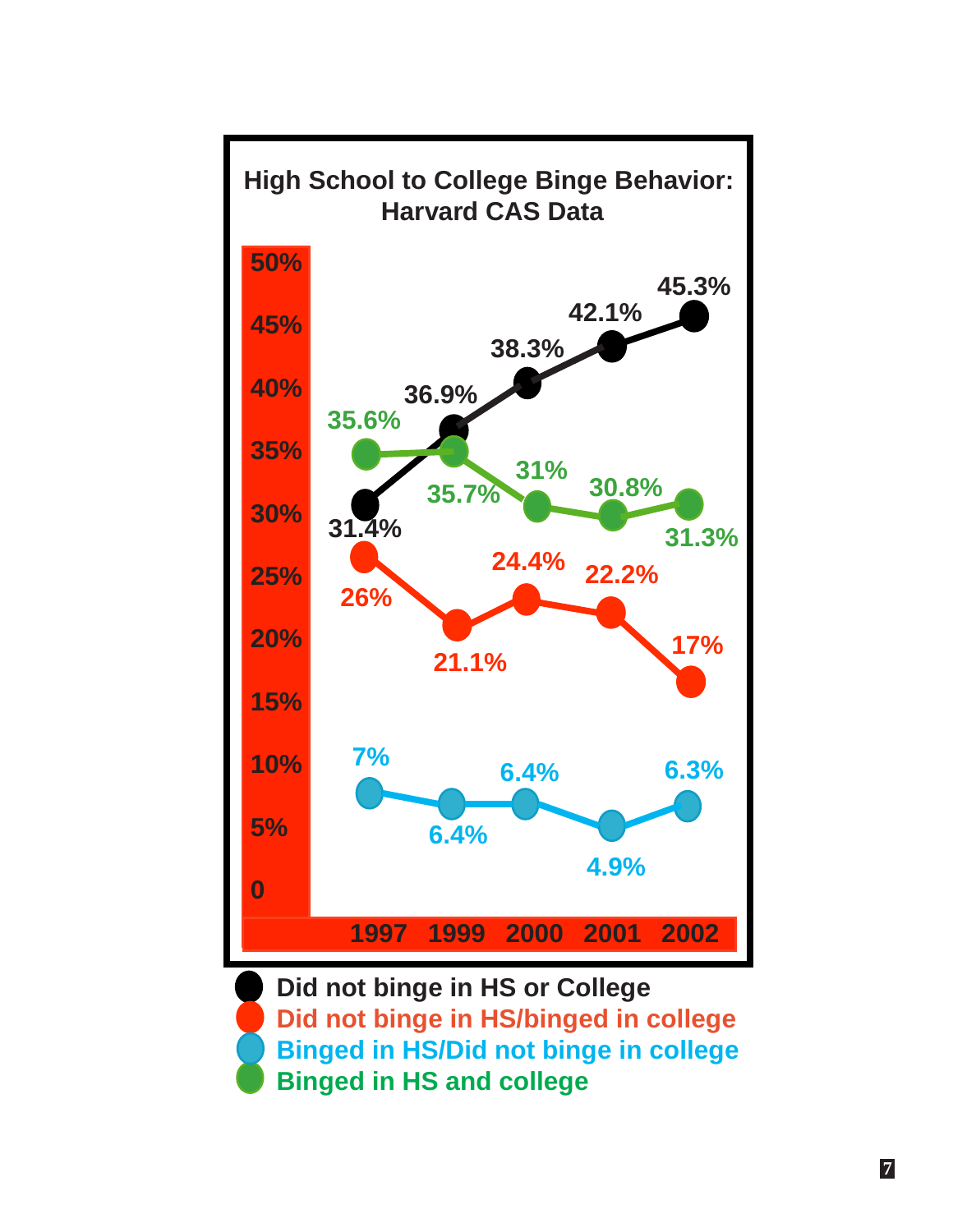

# Primary Harm Data: Five Year Trends



**8**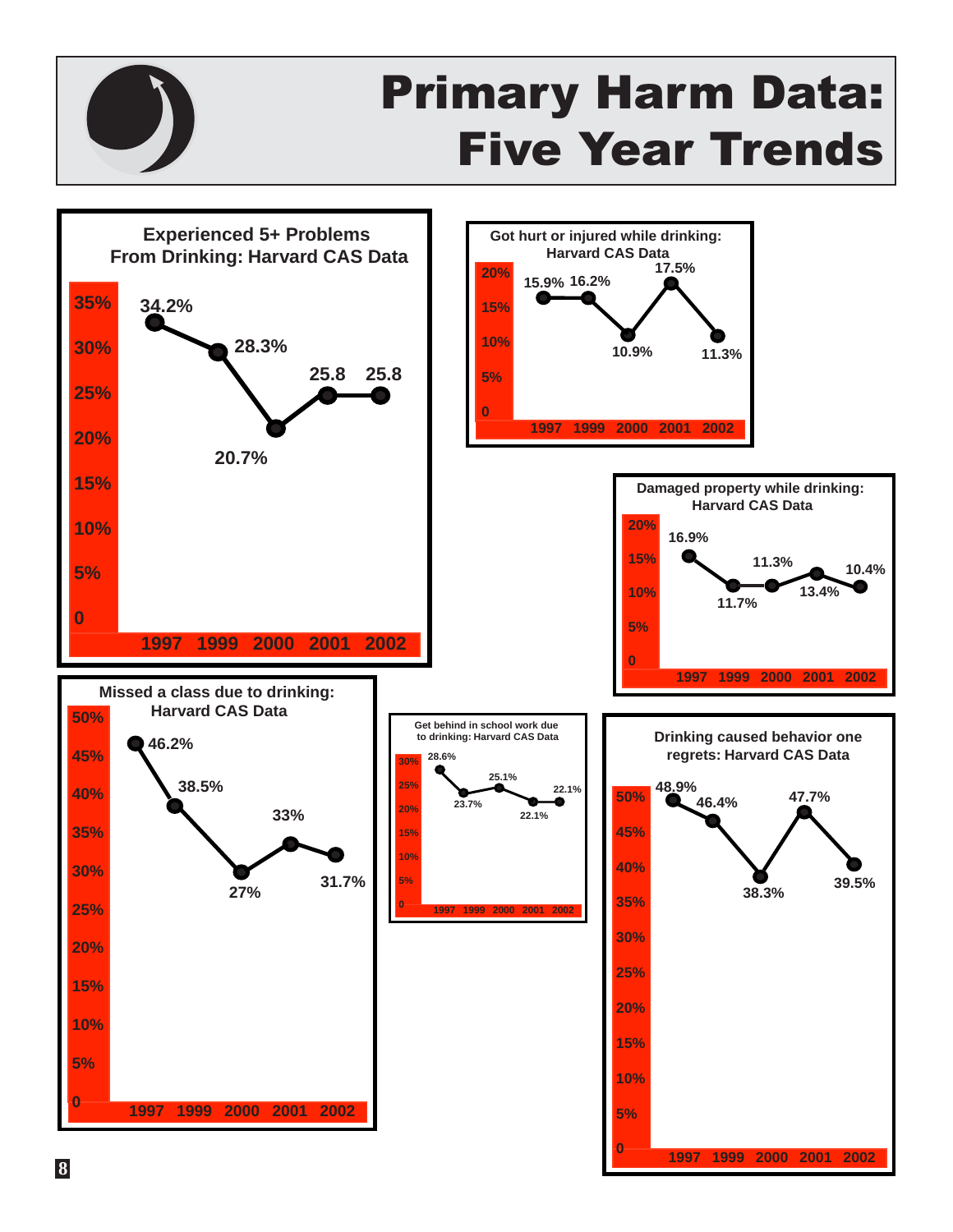

# Secondary Harm Data: Five Year Trends

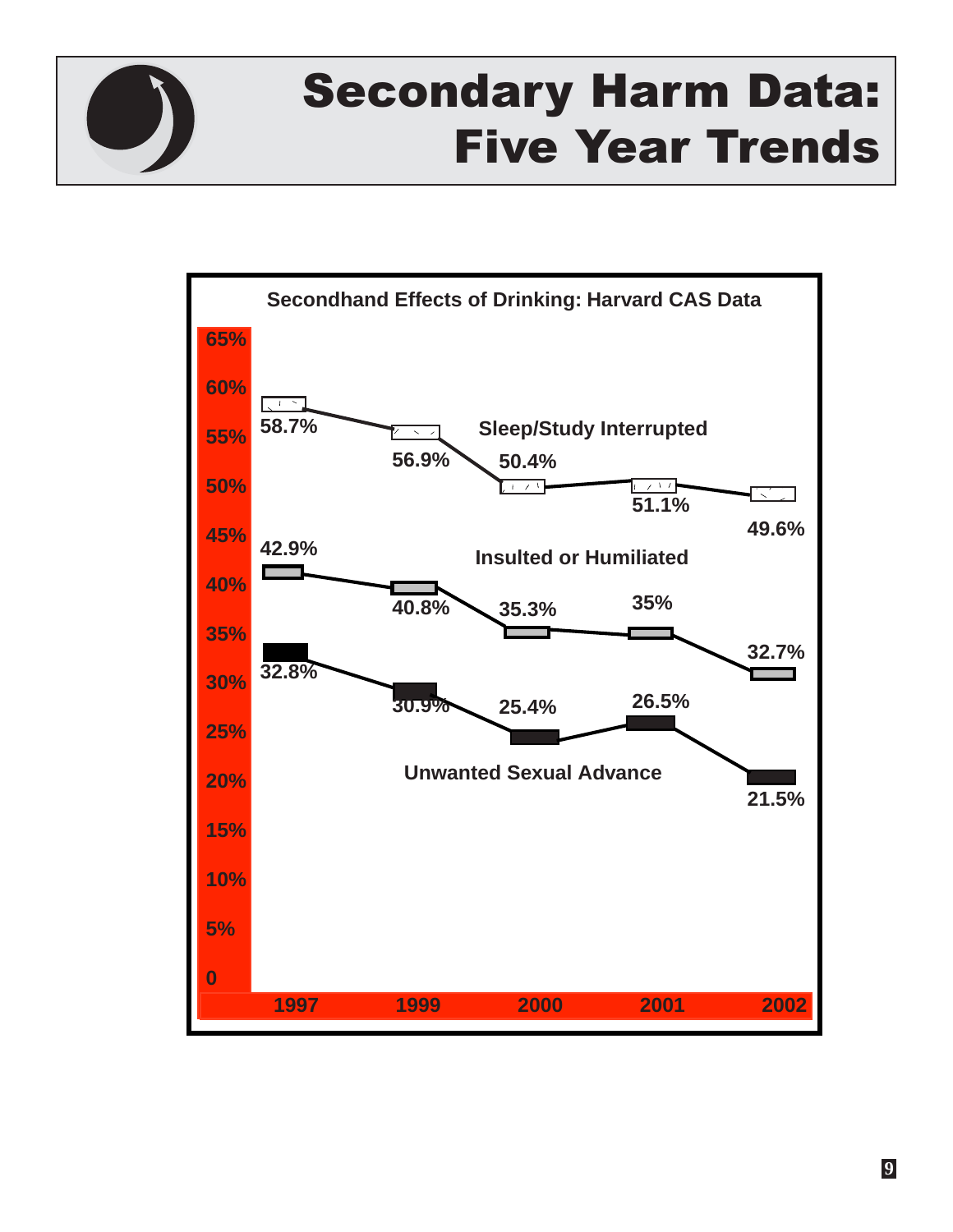

# ACTIVITIES & OUTCOMES 1997 - 2002

**GOAL 1: Increase the availability of attractive student-centered social activites located both on and off the campus.**

**Objective 1.2 Decrease the number of students reporting driving after drinking by 25%, from 48% to 36%.**



# **Objective 1.3 Increase by 50% the number of students involved in programs sponsored by CHE's Alcohol & Drug Education Program and NU Directions.**

**Project Care/Husker Choices\* Peer Educators**



# ACTIVITIES:

The Social Environment Workgroup focused on several key projects that were the target of Goal 1 objectives. First, responsible entertainment options on campus and in the community needed to be encouraged and promoted to UNL students (Objective 1.1, 1.6). This was accomplished through the creation of a searchable database with web access named NUtodo.com. Lincoln businesses with could receive free inclusion in the database as long as they signed a "Responsible Business Agreement" that promised to abstain from sales to minors and intoxicated patrons, high-risk promotions, and other practices that would degrade the dignity of all patrons. Businesses also had to commit to responsible beverage service training. In 2000, a "responsible party planner" was added to the site where students could learn, plan, and locate vendors for private social events. In 2002, a 21<sup>st</sup> birthday section was added to the site to promote responsible celebrations through local specials and coupons (Objective 1.5). Funds to develop the NUtodo.com web site were provided by the local Pepsi bottling company, LinPepco. In 2002, the site was incorporated into the Student Involvement website for use as the student activities calendar, and is also used as the event entry point for all events promoted through the Information Stations of all campus residence halls.

Second, new late night programs were developed to provide additional options for students who were under the legal drinking age or uninterested in social events including alcohol (Objective 1.4, 1.6). In 1999, the first pilot of a backto-school midnight pancake breakfast was launched. In 2000, this event became a two-day extension of Big Red Welcome and included late night concerts, movies, recreational activities, and games. In 2001, the Social Environment Workgroup added a live band karaoke night to the week of Homecoming. In 2002, a late-night events committee was formed from the Social Environment Workgroup and other campus partners to create an ongoing series of late-night programs for students on Fridays.

Other Goal 1 activities include support of existing and emerging programs, including the peer-led alcohol education program, Project CARE, which expanded to Husker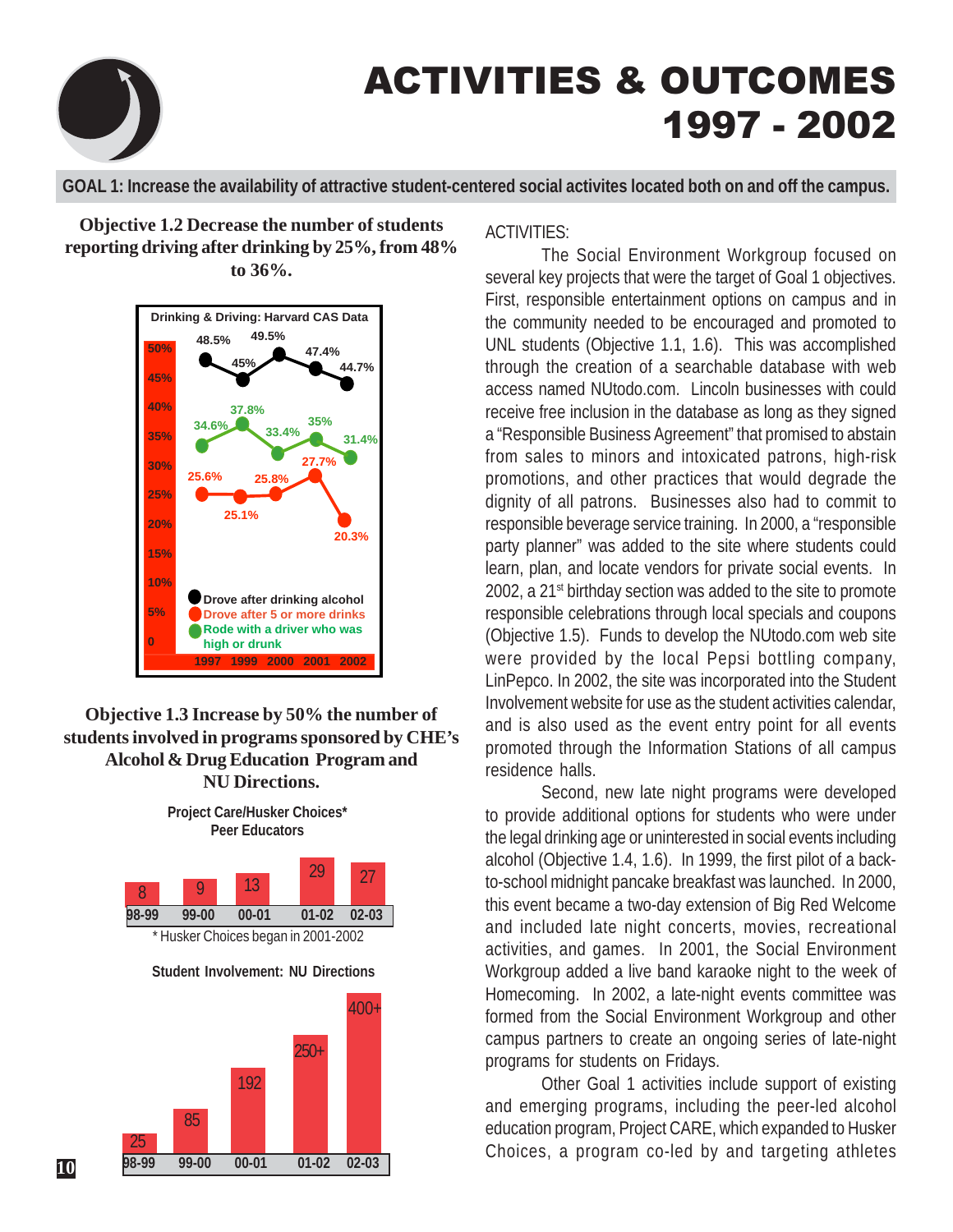(Objective 1.3), and NU on Wheels, a student-led project providing free taxi ride home for students (Objective 1.2). The NU on Wheels program was adopted by the student government, funded through student fees, and expanded to operate from 7:00 p.m. until 7:00 a.m. seven days a week in 2001. A student-led drunk-driving simulated crash program was run in 2000 through the NU Directions Student Coordinator and the Cather-Pound-Neihardt residence hall complex, and was repeated in 2002.

A multi-dimensional campaign to address bar crawls for 21<sup>st</sup> birthdays (Objective 1.5) was developed in 2002 by the Social Environment Workgroup that incorporated a marketing class project from the College of Business Administration (Objective 1.3) that researched and created a series of promotions for safe alternatives to the bar crawl. The projects were outlined in a guidebook for local bars and restaurants in Lincoln to assist them in identifying practices and offering student-approved alternatives to reduce the risk of over-service to students turning 21. The "Adults Don't Crawl" Campaign was also launched in the fall of 2002. This campaign included birthday cards to all UNL students turning 21, the NUtodo.com coupons, and flyers for parents encouraging their involvement in birthday celebration planning. Project CARE/Husker Choices students mail the birthday cards twice a month through lists provided by the UNL Office of Registration and Records. Initial funding for the program was provided by a grant from the UNL Parents Association.

# **Objective 1.5 Decrease the average number of drinks consumed by students on their 21st birthday by 50% from 14 to 7.**







Adults don't crawl.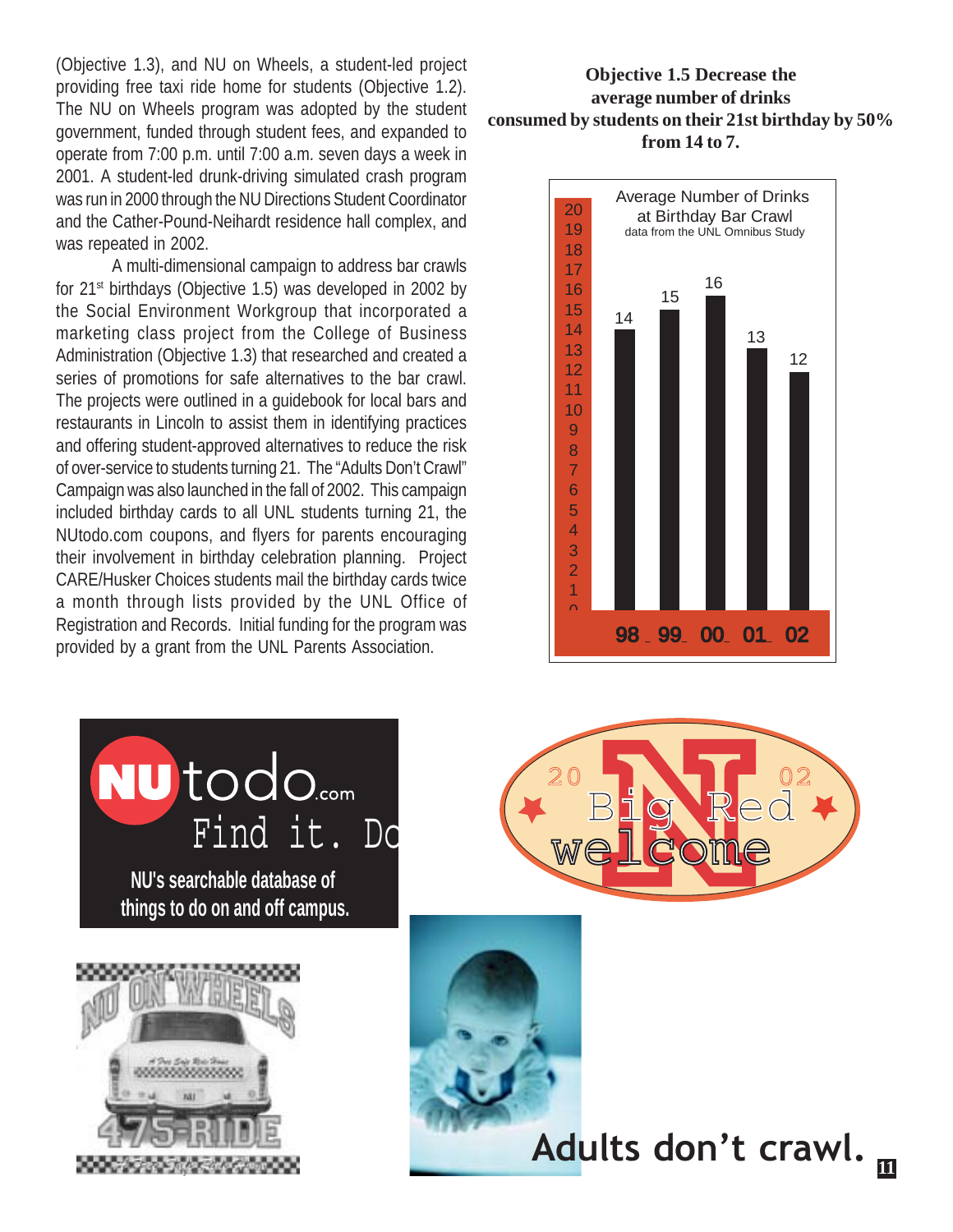#### **GOAL 2: Increase low-risk drinking among groups of students at highest risk for frequent and occasional binge drinking as identified through existing survey data.**



#### ACTIVITIES:

The Education & Information Workgroup focused on brief motivational feedback programs in a variety of formats, including group classes of the Alcohol Skills Training Program (ASTP) for students who violated community laws and campus alcohol policies (Objective 2.1), with one-on-one sessions of the Brief Alcohol Screening and Intervention for College Students (BASICS) for repeat offenders or those unable to attend scheduled classes. In 1999, the Alcohol and Drug Program Coordinator created a modified version of ASTP for fraternity chapters (Objective 2.2). In 2001, a mailed feedback format called Check-Up to Go (CHUG), was implemented in volunteer fraternity and sorority pledge classes (Objective 2.2) and with student athletes (Objective 2.3). In 2002, a webbased version of CHUG was added to enable broader use by the general student population and targeted groups identified as high-risk by the workgroup (Objective 2.4), including first-year females, who were identified from survey and anecdotal data in 2001. The Alcohol and Drug Program Coordinator, located in the Department of Community Health



Education at the University Health Center, continues to serve as a critical partner in the administration, facilitation, and evaluation of these programs.

In addition to brief motivational feedback programming, identified high-risk populations received a variety of targeted campaigns and activities. An NCAA grant linked athletes with peer educators in a program called Husker Choices. Athletic teams and other high risk populations received peer-led presentations along with motivational feedback programming. A series of focus groups were conducted with first-year female students and their resident advisors to better inform efforts directed at this group of students.

Of all the identified high-risk populations,Greekaffiliated students have received the greatest number of focused activities for a variety of reasons, including 1) the level of collaboration offered by Greek Affairs and



Greek student organizations, 2) data identifying a high level of need within this group, and 3) the number of student leaders throughout the campus that come from this population. In 2000, the first of two Greek Risk Management Summits had sessions dealing exclusively with reducing high-risk drinking. Since then, NU Directions staff have worked directly with Student Judicial Affairs and Greek Affairs providing assistance with sanctioned fraternities in reviewing policies and practices. In 2001, the Interfraternity Council adopted the NU Greek Program and the IFC Ethics Board to create peer-based interventions when fraternities violated university policy. The coalition continues to work directly with the Interfraternity Council and the Panhellenic Association to address issues and assist chapters in changing their cultures.

In 2002, the first Greek New Member Summit, created by the NU Directions Student Coordinator, brought 800 new members into small group discussions with 300 upperclassmen members about the myths of Greek alcohol use, current laws and enforcement realities, and risk management issues for members. In 2003, the coalition applied to the United States Department of Education for a grant to provide a targeted effort in enabling culture change within the Greek system through policy, alumni leadership, economic management, and peer-driven small group motivational feedback/norms challenging programs. **<sup>12</sup>**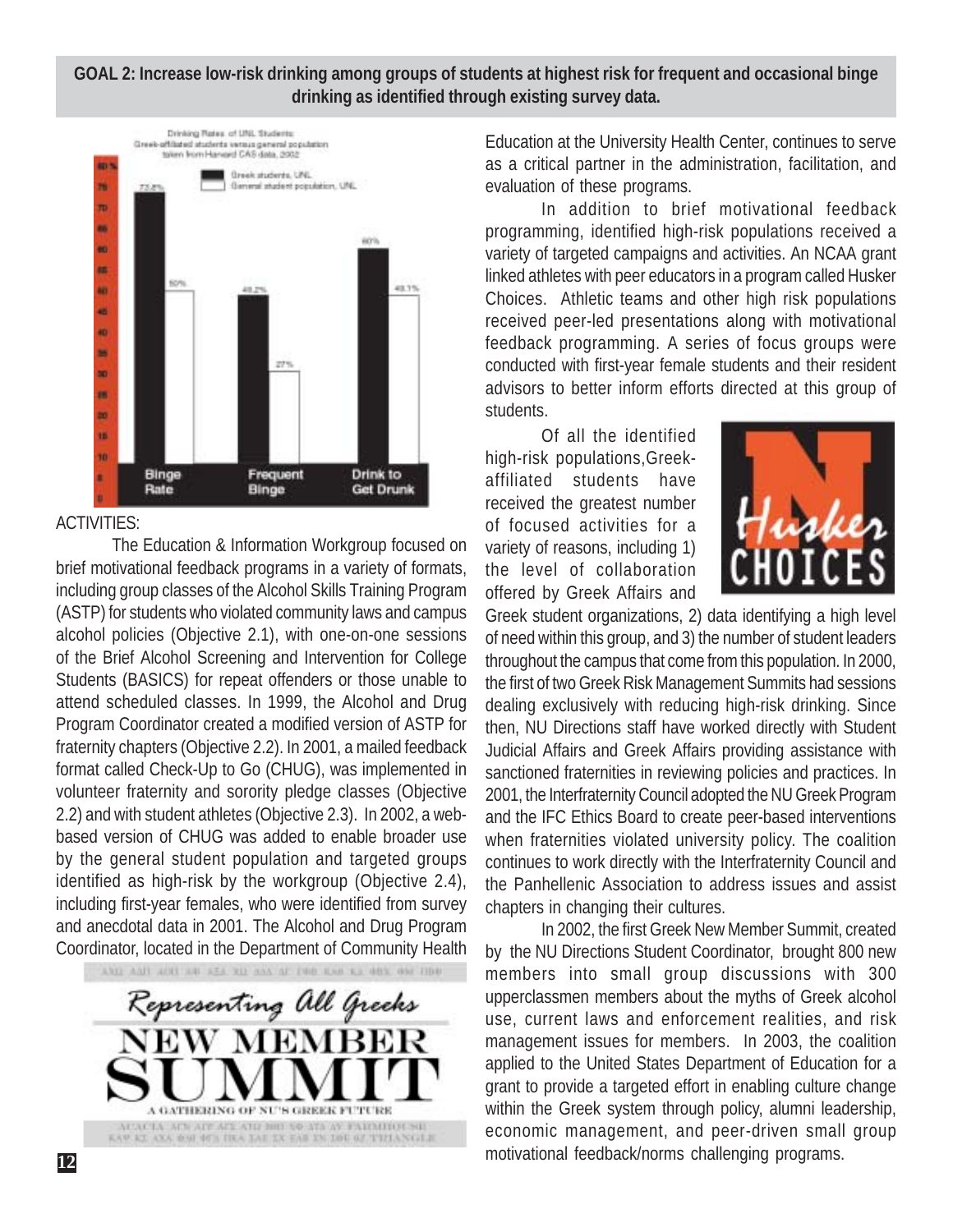## **Objective 3.1 Decrease the percentage of students reporting that they have false identification by 25%, from 10% to 8%.**



**Students Owning Fake ID: UNL Omnibus Data**

#### ACTIVITIES:

The Policy and Enforcement Workgroup addressed the use of false identification through 1) legislative change of the driver's license system, 2) the increased enforcement of false identification use in Lincoln, and 3) the increased education of identification checking through voluntary compliance checks in off-sale establishments. In 1999, the coalition held a Community Forum on false identification that brought retailers, government officials, police, and community leaders together to discuss the problems and issues related to false identification. At this forum, a critical partnership with the Nebraska Department of Motor Vehicles and its director, Beverly Neth, was established. Ms. Neth found strong support among forum participants concerning the need to change the analog photo drivers license and identification system in Nebraska in favor of a digital system. Of particular concern was the fact that, under existing analog technology, individuals seeking duplicate replacement licenses could easily offer false identification, as there were no digital files to check against documents and verify name, address, and age. As a result, false licenses and identification cards were being produced by the DMV and used for the purpose of obtaining alcohol by minors (Objective 3.2). A second concern was that the current license, made with a laminate pouch and typewriter, could be easily manipulated and altered by minors (Objective 3.1, Objective 3.3).

In 2000, a proposal for a digital driver's license system was proposed at a two-part symposium on policy offered by NU Directions for communities throughout the state. A coalition to support the initiative was formed, and the legislation became a goal for the policy workgroup. Policy advocacy technical assistance on the legislation was offered by the A Matter of Degree Program Office and delivered

through Pan American Services. Advocacy initiatives included a press conference, legislative testimony by coalition members, and information packets for senators created in collaboration with the coalition and the Department of Motor Vehicles. The bill was passed and signed into law in 2001. The first digital licenses were produced in 2003.



An ongoing relationship with the Lincoln Police and UNL Police Departments led to increased enforcement of false identification production, most notably a large studentdriven operation uncovered in 2000. The UNLPD offered amnesty to students who turned in their false identification created by the operation. Thirteen fakes were submitted.

**Objective 3.3 Decrease the percentage of students who report obtaining alcohol using false identification by 25%, from 12% to 9%**.

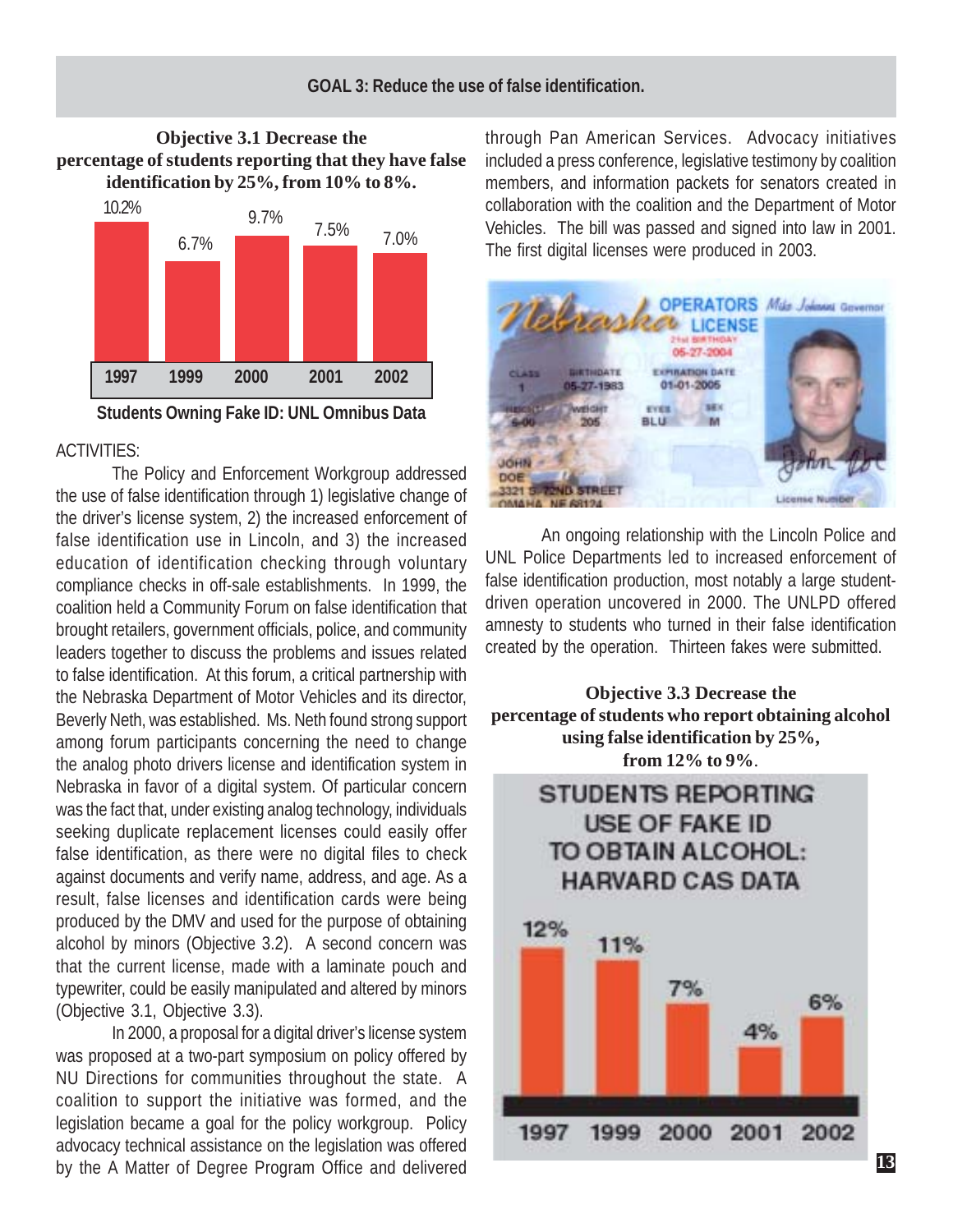**Objective 4.1 70% of UNL students under the age of 21 caught in possession of alcohol by law enforcement will be cited for MIP.**

> **Campus Citations for Alcohol Violations: UNL Police data** 257



**Citations for Alcohol Violations: Lincoln Police data**



# ACTIVITIES:

**14**

Specific attention to the consistent enforcement of existing laws and campus policies was a key focus of the coalition in a number of ways. In 1999, the Lincoln Police Department, through funding provided by the coalition, began a targeted enforcement effort to address complaints about "wild parties" in neighborhoods surrounding the campus. The effort has yielded a large number of citations for UNL students violating the law each fall, including citations for Minor in Possession (Objective 4.1), and has led to a significant reduction of neighborhood complaints. Media stories about the patrol and subsequent citations were placed regularly in both the Lincoln newspaper and the UNL student newspaper (Objective 4.4).

A new Chief of the UNL Police Department in 2000 also brought additional enforcement of both state/city laws and campus polices in a variety of campus locations, including residence halls, Greek residences, parking lots, streets surrounding the campus, and at football games. This led to a significant increase in alcohol-related citations on and around campus, including citations for Minor in Possession (Objective 4.1).

The Education and Information Workgroup focused



on increasing student perception of the likeliness of getting caught (Objective 4.2). A video/discussion peer-training program entitled "Risky Business" was created to help educate students about laws and policies as they relate to student drinking and piloted on potential peer educators. Negative feedback about the difficulty in handling situational differences in enforcement led to a suspension of the program, which was replaced with the "My Choice, My Consequence" campaign. The campaign included brochures given to all incoming students and their parents at New Student Enrollment, risk guides distributed through Risk Management chairs in fraternities and sororities and the general student population via web site, and advertisements in the student newspaper. Students were informed through these vehicles about the increased enforcement of false identification use, the targeted neighborhood enforcement, Minor in Possession, and the legal consequences involved in violations of state and local laws and campus alcohol policies.

**Objective 4.2 Increase students perception of the likelihood of getting caught drinking under age by 25% as follows:**

**in a dorm room, from 41% to 51% at a fraternity or sorority party from 28% to 35% at an off-campus party from 30% to 38%.**

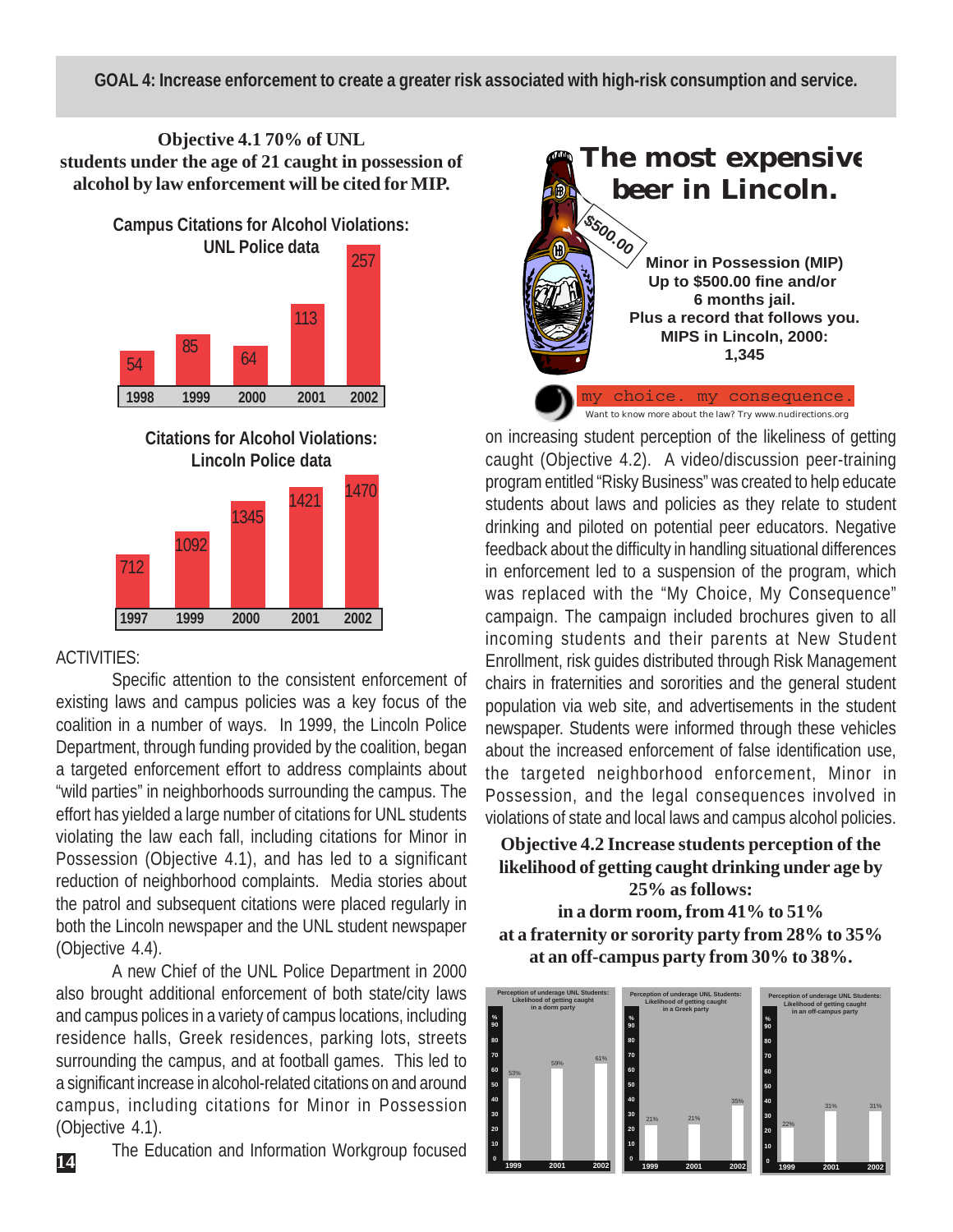#### ACTIVITIES:

In 2001, the Policy Workgroup separated policy work in the community from that done on campus, forming the Campus Policy Workgroup to better address needs specific to the university (Objective 5.1). The group consists of key Student Affairs personnel responsible for the administration and enforcement of campus policies including the Assistant Director of Residence Life, the Chief of UNL Police, the Director of Greek Affairs, the Director of Student Judicial Affairs, the Alcohol and Drug Program Coordinator, the Health Aide Coordinators, the Assistant Vice-Chancellor for Student Affairs, and NU Directions staff along with student representatives from the Interfraternity Council, Panhellenic Association, and residence halls. The group has reviewed policies relating to parental notification, enforcement procedure, incident reporting, 911 emergency calls, Good Samaritan, and housing status for fraternities and sororities(Objective 5.1). In 2003, the group submitted a revised policy to the Vice-Chancellor of Student Affairs establishing conditions for approved housing status in fraternities and sororities in order to encourage proactive versus reactive responses to alcohol policies by individual chapters and to enable uniformity among chapters in the enactment of alcohol policies within their living units.

In 2001, a collaboration between the UNL Athletic Department, University Communications, Project CARE, Student Involvement and NU Directions resulted in an effort to address alcohol use in university lots during home football games (Objective 5.2). Season ticket holders were given a special mailing along with their tickets outlining the goals of the coalition and asking boosters to respect the need for consistency by obeying state laws that prohibit alcohol use on university property without a permit. Student volunteers joined UNL Police officers on game days and distributed additional flyers and free Pepsi products to tailgaters who were obeying the policy. UNL Police also handed out citations to tailgaters who openly consumed alcohol in the university lots. In 2002, large signs were added to the lot entrances reminding boosters of the policy.

In 2000, the "My Choice, My Consequence" campaign began a collaborative effort with New Student Enrollment (NSE), the university's one-day orientation program, to help new students and their parents learn the laws, policies, enforcement culture and consequences of UNL (Objective 5.3, Objective 5.4). A half-page ad appeared in a special edition of the 2001 and 2002 Daily Nebraskan

distributed at NSE outlining the norms, choices and consequences for alcohol use. A brochure entitled "4 Things You Should Know About Drinking at NU" was distributed and discussed to all incoming students at NSE and to all resident advisors of first-year students, and a brochure entitled "The Power of Parenting" was distributed and discussed to all parents attending NSE.



**Objective 5.2 Decrease the "double standards" regarding alcohol use on campus by consistently enforcing policies regarding alcohol in parking areas**

**on UNL football game days.**



**Objective 5.3 Increase first-year student awareness of university alcohol policies by 25%, from 61% to**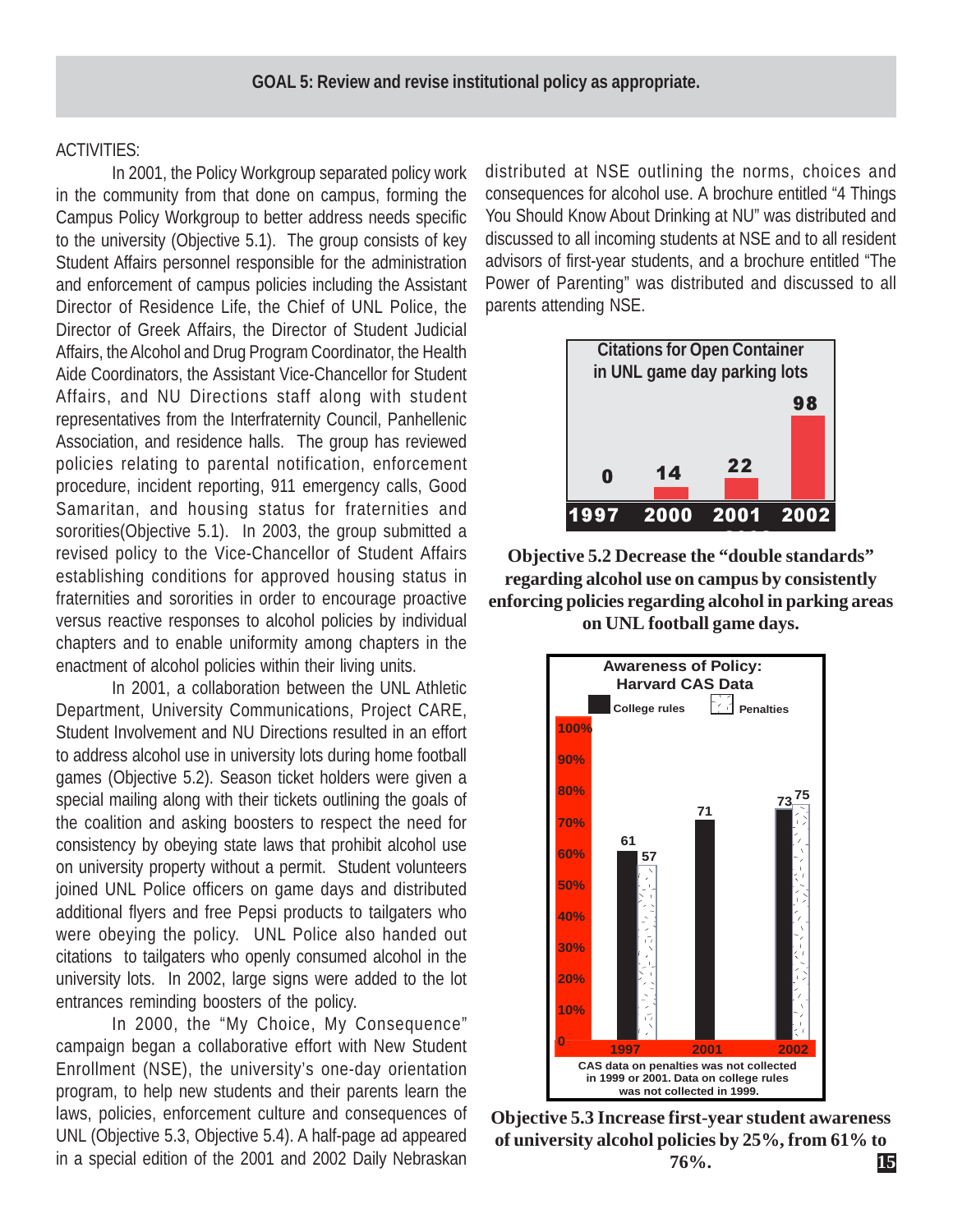**GOAL 6: Develop, implement and promote campus-based substance abuse intervention and treatment services.**

## ACTIVITIES:

The Alcohol and Drug Program Coordinator, housed in the Department of Community Health Education at the University Health Center, has served as the primary contact for students in need of substance abuse intervention and evaluation. The Coordinator meets with students, refers them to community-based evaluation services, and offers limited follow-up support when needed. Since 1999, the coalition has requested the addition of a full-time staff member in the Health Center's Department of Counseling and Psychological Services (CAPS) with CADAC accreditation to provide campus-based services (Objective 6.1). In 2003, a commitment was made to hire such personnel, though budget cuts threaten to delay the hire.

In 1999, the Teachers College Intervention Program was launched. The program is based on the Lincoln Medical Education Foundation's SCIP (Substance Counseling Intervention Program) model, where faculty, staff, fellow students, and parents could refer a student who demonstrated a change in their academic progress. An advisor for the college would interview the student, collect information, and

assist the student in identifying the issues surrounding a change in class attendance or academic performance in order to refer the student to appropriate services, including alcohol education, evaluation, and/or counseling. NU Directions



assisted the program with materialsto distribute to parents, students, faculty and staff, and provided substance abuse information and referral lists for advisors in the program (Objective 6.2). The College of Agricultural Science and Natural Rsources (CASNR) replicated the program, calling it "CASNR Cares." In 2003, a comprehensive plan by Academic Affairs to increase student retention included the creation of referral programs similar to these two models in all colleges at the university.

In 2002, NU Directions and Community Health Education created a brochure on Acute Intoxication entitled "Not Here. Not Yet. Not Ever." The brochure outlined the symptoms and steps required to assist an acutely intoxicated individual, focusing heavily on the use of 911 as the immediate response. The brochure also outlined ways to avoid acute intoxication. Attached to the brochure were wallet cards outlining the symptoms and actions needed. Cards and brochures were distributed throughout the campus and to key populations (Objective 6.3, Objective 6.4). University Health Aides, who provide triage services in residence halls and Greek living units throughout campus, are given six to eight hours of training in acute alcohol intoxication response.

Ongoing discussions with the administrators of the University Health Center have yielded a variety of inroads toward physician-led alcohol assessments (Objective 6.5). NU Directions staff have provided multiple programs for University Health Center physicians and staff on intervention, assessment, and alcohol prevention for college students. In 2003, the University Health Center doubled its alcohol program coordination staff, hiring an educational programs administrator to allow the Alcohol and Drug Program Coordinator more time to devote to addressing the needs of specific high-risk populations such as Greek students and athletes. Also in 2003, the Coordinator began a support group for male students who have undergone treatment and/or are desiring to change their drinking behavior.

In 2000, the peer-intervention training program *Flashing Your Brights* was piloted to a group of resident advisors for use within residence halls (Objective 6.8). The program was suspended following the pilot due to negative feedback from participants. Housing, along with Greek Affairs, have agreed to continue exploring programs to encourage peer-intervention of high-risk drinking behavior in residential settings.



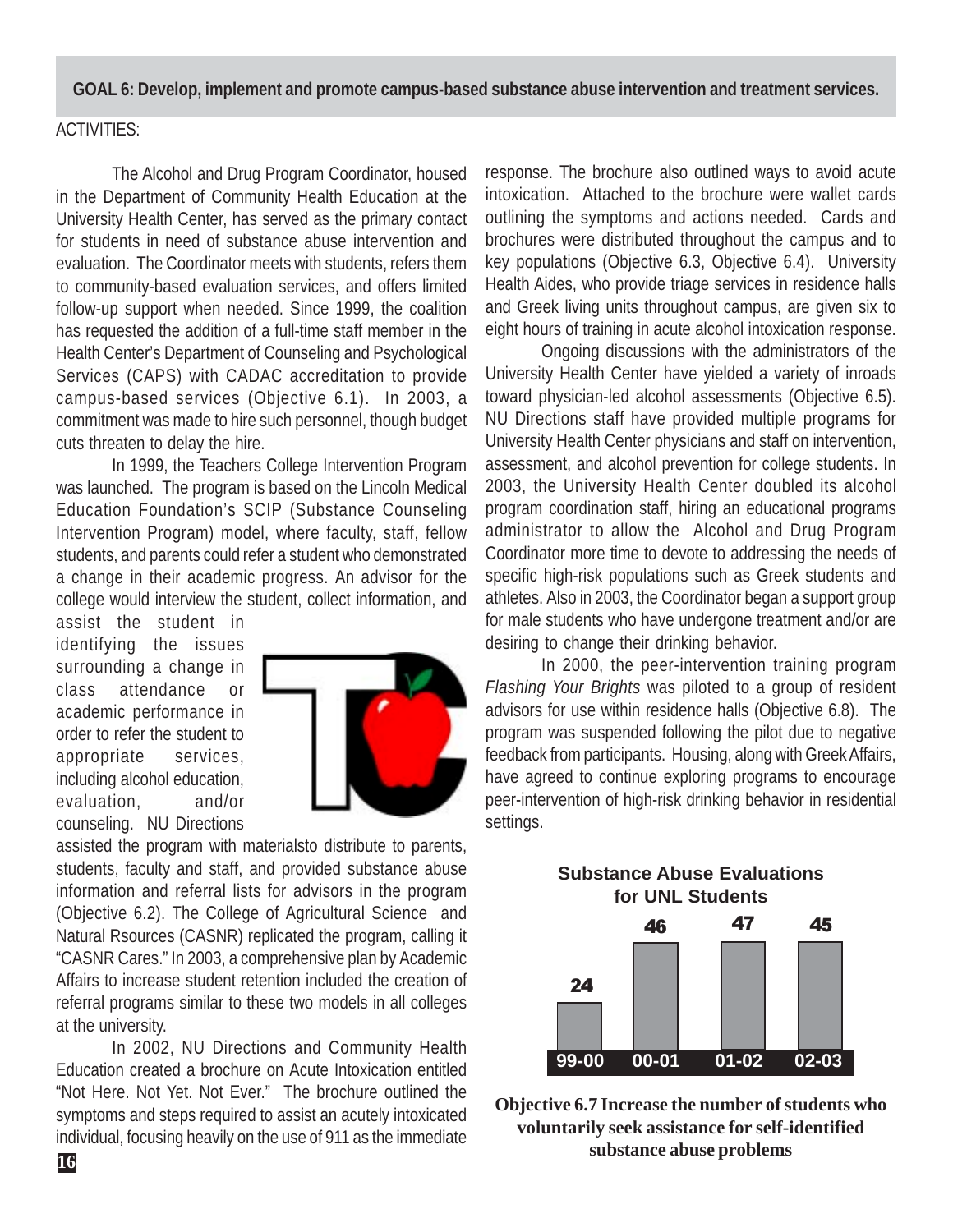**Objective 7.1 Obtain 50 voluntary pledges from alcoholic beverage retailers to refrain from high-risk marketing and promotion practices.**

#### Licensed Establishments Agreeing to Responsible Business Guidelines

Applebee's Arturo's Restuarante & Cantina 1st Avenue Bar & Grill Barry's Bar & Grill Barrymore's Lounge Beacon Hills Big John's Billiards Big Red Keno Sports Bar & Grill Billy's Restaurant Bison Witches Bleacher Bar & Grill Bodega's Alley Brewsky's (3 locations) Bunkers Sports Bar Buzzard Billy's Armadillo Bar & Grillo Rococo Theatre Buffalo Wild Wings Carlos O'Kelly's Charlie's Seafood & Grill Cliffs Smoke Shop and Lounge Cornhusker Hotel Crane River Brewpub & Cafe Dish Duffy's Tavern Duggan's Pub Embassy Suites Hotel Flatwater Grill Gateway Bowl

Grisanti's Italian Restaurant Hollywood Bowl Knickerbockers La Paz Mexican Restaurant Lazlo's Brewery & Grill Lee's Restaurant Madsen's Bowling & Billiards Main St. Cafe Misty's N-Zone Old Chicago P.O. Pears Panic PLA MORE Ballroom Sun Valley Bar & Grill Sun Valley Lanes Taj Mahal Cuisine of India Tandoor Indian Cuisine **TGIFridays** The Olive Garden The Watering Hole Windchimes Woody's Pub Yia Yia Pizza, Beer & Wine Zoo Bar

#### ACTIVITIES:

The promise to refrain from high-risk marketing and promotional practices was built into the Responsible Business Agreement signed by all establishments listed on Nutodo.com, the coalition's searchable database of things to do in Lincoln (see description in Goal 1). In 2003, the total number of alcoholic beverage retailers who had signed the agreement was 55 (Objective 7.1). One establishment was removed from the database due to non-compliance with the agreement to refrain from high-risk promotion.

In 2000, the coalition's Policy and Enforcement Workgroup began an informal system of addressing highrisk promotions through direct feedback and referral. Establishments with high-risk advertisements, signage, or other promotions would receive letters from the Executive Director of the Downtown Lincoln Association, the Lincoln Chief of Police, or other community leaders on the coalition expressing concern with copies sent to the city's Internal Liquor Committee and the state Liquor Control Commission (Objective 7.2). In most cases, agreements between management and community leaders were reached to address the promotional practices.

An investigation of high-risk promotions in establishments surrounding campus conducted in 2001 by the Lincoln Police Department found a number of specials that were unadvertised or advertised/announced within the establishment. These included games for reduced prices, bartender specials, and special events. NU Directions staff assisted Center Team police officers in identifying high-risk promotions and responding with increased survelliance.

Ongoing analysis of the promotion of alcohol to UNL students shows an increase in the amount of advertisements identifying price, product and/or establishment sold in the Daily Nebraskan since 1998, although the average price of beer remains at \$1.00 and mixed drinks at \$2.00.

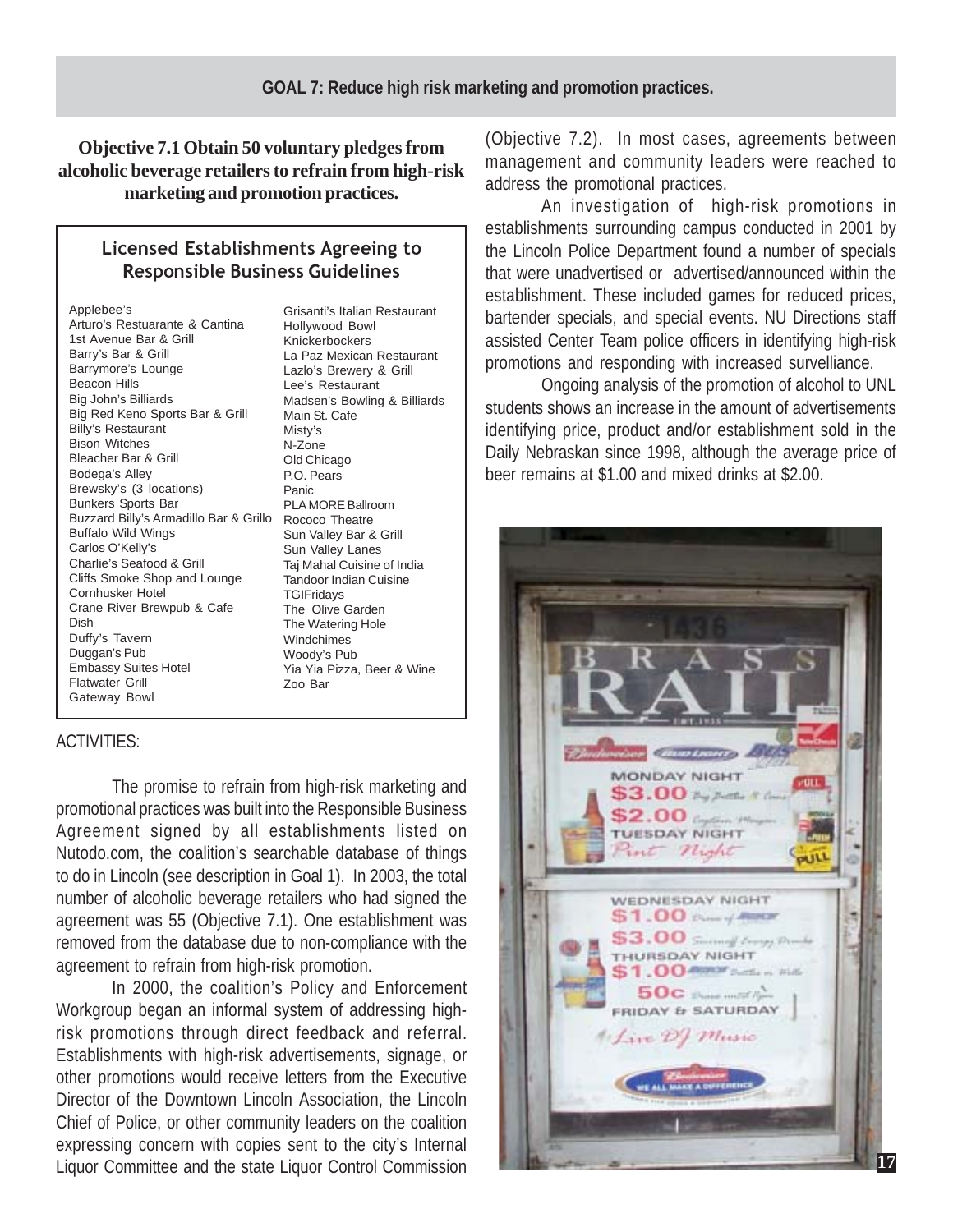**GOAL 8: Improve relationships between neighborhood residents and NU students residing in the community.**

### ACTIVITIES:

Beginning in 1998, coalition staff met with neighborhood associations surrounding the UNL campus to identify issues and concerns and to explore opportunities for students to become involved in neighborhood activities. The effort revealed that neighborhood residents had a number of complaints about being close to the university, many of which were unrelated to the drinking habits of UNL students but which contributed to the negative perception of students by the neighborhoods. In 1999, the coalition began to address alcohol-related problems in neighborhoods by funding a targeted enforcement effort through the Lincoln Police Department (see Goal 4) in order to reduce the number of complaints by residents (Objective 8.1). A two-sided door hanger was produced and distributed to neighborhood residents beginning in 1999. One side spoke to student residents, informing them of the enforcement and the consequences for maintaining a disorderly house, and encouraging them to communicate with their neighbors in order to create positive relationships. The opposite side of the door hanger informed permanent residents about the effort, informing them to contact LPD if problems arise, but encouraging them to reach out to their student neighbors as well. News stories about the patrol project and its results ran in both the *Lincoln Journal Star*, the *Daily Nebraskan* and on local television stations, letting both students and residents know that the effort was yielding a number of citations. Stories ran annually from 1999 through 2002 as each fall brought new patrols.

Though members of neighborhood associations were interested in involving students in their efforts (Objective 8.5), efforts to create student-friendly opportunities for interaction proved difficult. Interest in serving on the Neighborhood Relations Workgroup (Objective 8.1) was low both among coalition members and potential recruits. In 2000, Workgroup chair Steve Larrick, along with others from the university, began three simultaneous projects funded by separate foundation. One of the projects, Neighborhoods Working Together (NWT), was based on a coalition of neighborhood associations and other partners and shared the same objective. During the NU Directions mid-project review in 2000, the coalition decided to maintain the goals and objectives of the workgroup but defer to the other grant and its projects, offering whatever assistance possible. In 2002, NU Directions staff connected the North Bottoms Neighborhood Association with UNL's Community Challenge, a program of Student Involvement that

## **Objective 8.2 Decrease the number of citizen complaints concerning parties at off-campus residences within 5 miles of the downtown NU campus boundary by 25% (LPD).**



coordinates short-term service projects. UNL students volunteered for a series of street clean-ups in the North Bottoms on the Sundays following home football games. In 2002, NU Directions staff brought together members of NWT with student representatives to begin discussions of potential collaborations. In 2003, the UNL student body president appointed a student senator for commuter students who served as a key liaison for NWT and individual neighborhood associations. A second student senator with strong interests in off-campus student issues also became involved.

In 2001 and 2002, NU Directions staff met with various community development agencies and landlord associations in the hopes of encouraging collaborative efforts at creating model lease agreements and educating students about community standards and laws (Objective 8.4). A landlord roundtable was assembled in 2001 to identify needs and potential strategies. The roundtable yielded a one-page flyer that was created for potential distribution among landlords leasing to students in Lincoln. Though a distribution effort was not realized by the ad hoc group due to logistical difficulties, the flyer is included in the Off-Campus Student Guide, a publication created by the UNL student government. A copy was also placed on the NU Directions web page. The coalition continues to work with NWT and other neighborhood development agencies and efforts with the hope of encouraging continued dialogue between students, neighbors and landlords. Efforts at enacting proposed collaborations remains limited by ongoing negative perceptions of the university and the student residents who reside in the **18 18 neighborhoods**.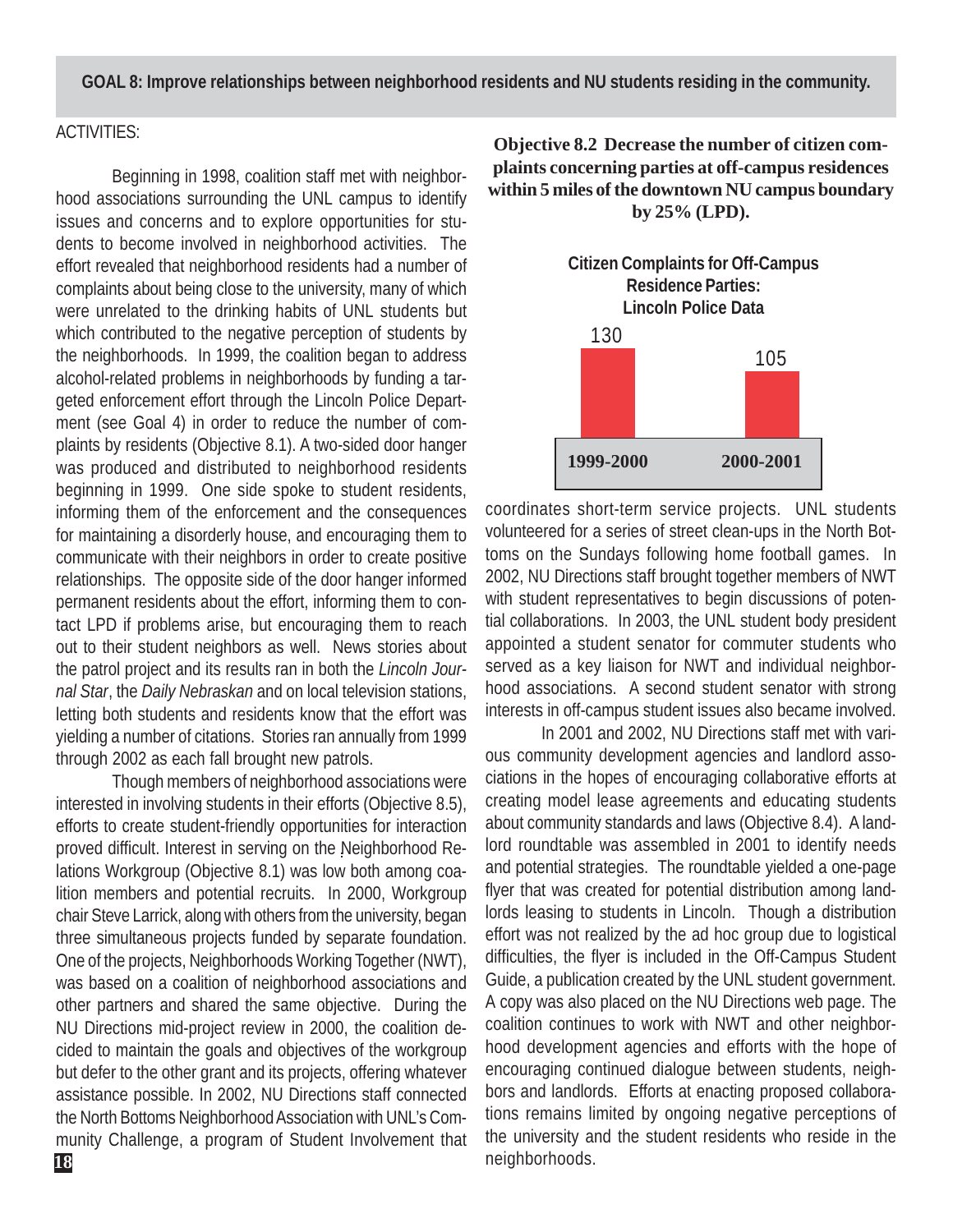#### ACTIVITIES:

In an effort to enhance efforts toward responsible hospitality in Lincoln, the Policy and Enforcement Workgroup focused on the two most common violations that affect college student drinking – sales/service to minors and over-service. Although multiple survey and other data has consistently shown that the majority of UNL students under the legal drinking age do not obtain alcohol from retail outlets and are least likely to engage in high-risk drinking at an off-campus bar (as opposed to an off-campus party), there was sufficient data to suggest that improvements could be made in these areas that would impact the environment as a whole.

Prior to the creation of NU Directions, the city of Lincoln had adopted a comprehensive approach to addressing alcohol issues through the formation of the Internal Liquor Committee (ILC), a sub-committee of three City Council members along with representatives from law enforcement, business, prevention, the legal department, and the city's detoxification center. The group passed an ordinance requiring all managers of licensed establishments to attend a one-day training session on responsible hospitality through the newly formed Responsible Hospitality Council (RHC), which developed and administered the training and encouraged positive business practices through community forums and covenants among license holders.

Over-service in Lincoln establishments has been addressed through a variety of activities. Current law does not make public intoxication a criminal offense, but rather enables police to place those under chemical influence and showing themselves to be a danger to themselves or others into protective custody at the city's detoxification center, Cornhusker Place, Inc. The ILC monitors information collected at admission such as average blood-alcohol content, age, report of last drink location, and other data as indicators of problems within establishments and high-density areas. This information is combined with police and other data to assist the ILC in recommending effective local policy to the city council in order to address issues of over-service. Data about UNL students entering Cornhusker Place, Inc. under protective custody is also collected and reported to identify over-service of UNL students at licensed establishments (Objective 9.3). In 2000, the Policy and Enforcement Workgroup collaborated with the Lincoln Police Department, Internal Liquor Committee, and Responsible Hospitality Council to change the policy regarding the reporting of last

**Objective 9.6 Decrease by 25% from baseline the percentage of off-sale businesses selling alcohol to minors during compliance checks (baseline yet to be determined).**



drink data. In the past, last drink data was shared solely with establishments through the Responsible Hospitality Council. Under the new policy, Cornhusker Place, Inc. would provide the data directly to the Lincoln Police Department and Internal Liquor Committee. Although the data could not be used as direct evidence of service to intoxicated patrons, the data would serve as a sign that over-service was occurring, and could be used by Lincoln police officers as an indication that greater police surveillance was needed. The coalition held a press conference about the new reporting policy.

 A special grant by the Robert Wood Johnson Foundation to provide advertising dollars for community advocacy enabled the coalition to redesign a campaign

# **Objective 9.7 Decrease by 25% from baseline the percentage of on-sale businesses selling alcohol to minors during compliance checks (baseline yet to be**



**19**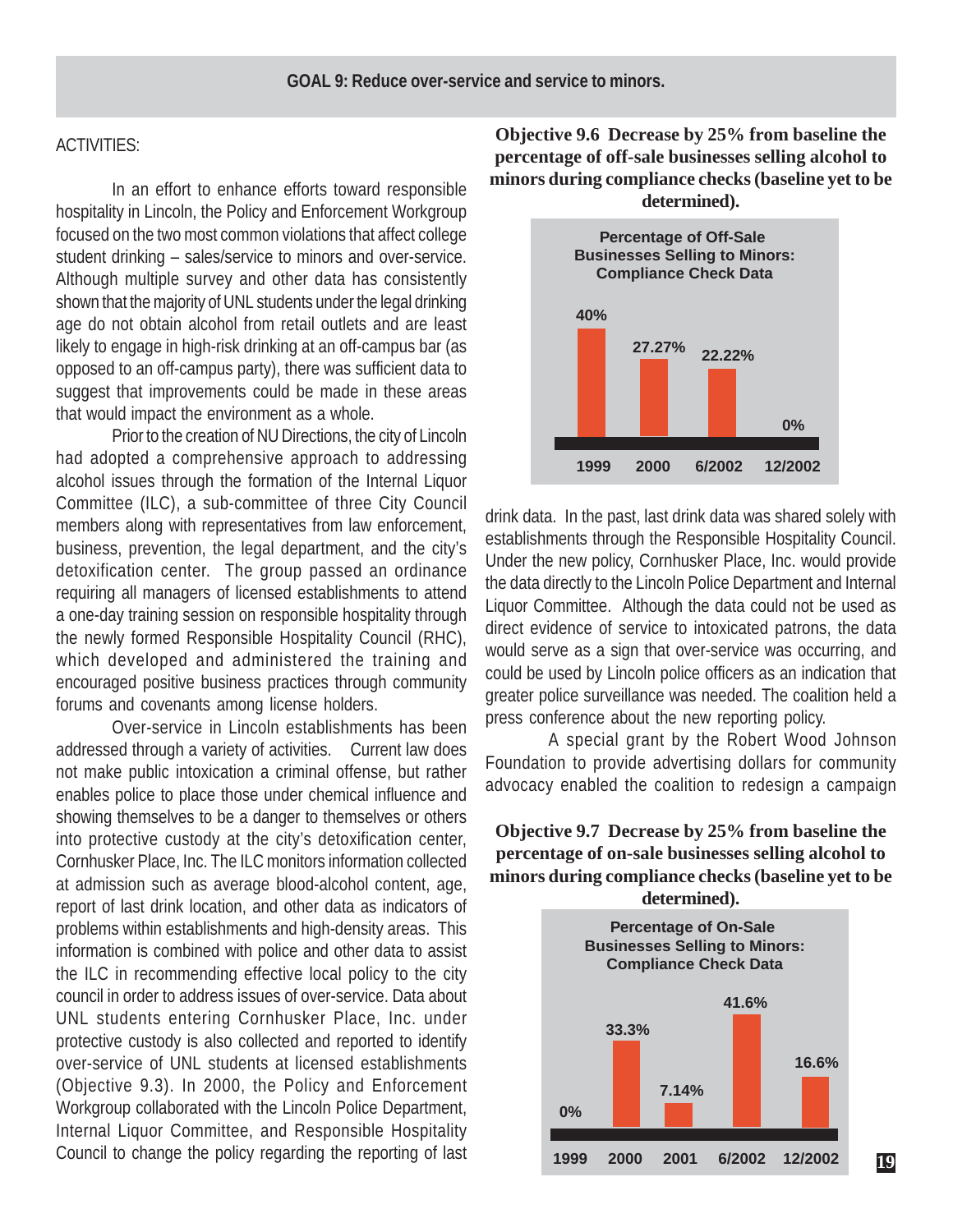created in New Zealand to reduce patron demand for overservice. A local advertising agency, in partnership with the coalition, created a televisison and radio public service announcement to go alongside billboards, bar restroom advertisements, and server buttons that focused on the negative impact demand for over-service has on their favorite establishment. The agency then assisted the coalition in creating a press conference to launch the campaign, bringing the issue of over-service into the public eye.

# ometimes, good times hurt great places. Everybody has a favorite place to hang with friends, enjoy a few drinks, and let the good times roll. But when those good times become too much of a good faing. avanhody saffers - including pair favorite establishment. Bars, restaurants and their servers can face lines, license revocation, and other potalties if you consume too much slcohol. or if you drink as a minor. Su, do your favorite place a favor. and help them keep the good times colling. **Support Your Server** when they tell you that enough is enough

In 1999, NU Directions piloted a student-led compliance-check of off-sale licenses in Lincoln to establish a baseline of sales without ID checks by clerks and cashiers (Objective 9.1). Following the pilot, the RHC co-sponsored a community forum in 1999 with NU Directions on the use of false identification, reported the findings of the compliance check, and distributed materials on checking identification (Objective 9.2). In 2000, the coalition created a broader compliance program with the Nebraska Retail Grocery Industry Association and the UNL Criminal Justice Student Association to conduct monthly Compliance Check Program (Objective 9.6). The compliance check program has not yet expanded to on-sale establishments (Objective 9.7), although Lincoln Police continue to provide sting operations and data from Cornhusker Place, Inc. suggests that none of the young adults admitted under protective custody were sold alcohol at a licensed establishment.

**UDB-lunent d** NU Directions

In 2000, the City Council's Internal Liquor Committee comissioned a special committee led by NU Directions Project Director Linda Major to explore the possibility of mandatory RBS training for all server staff in Lincoln (Objective 9.5). The committee, comprised of law enforcement and hospitality owners and managers, expressed their shared belief in server training but identified a number of barriers to a mandatory policy. Hospitality owners reported that high employee turnover rates, combined with the high cost of training and the limited access to programs made an ordinance mandating server training unreasonable and burdensome. In response, NU Directions explored web-based training options, and found funding through the Nebraska Office of Highway Safety and the Nebraska Liquor Control Commission to fund the development of a web-based server training program for the state of Nebraska. The University of Nebraska Division of Continuing Education was awarded the contract to build the initial two modules covering service to minors (Objective 9.1, Objective 9.2, Objective 9.4) and service to intoxicated patrons (Objective 9.3). An advisory group of owners, retailers, prevention specialists and hospitality trainers adapted existing training to the web format. A pilot group of ten on-sale and off-sale establishments tested the program on their employees, and the state-wide program was launched in May of 2002. The program has now been offered to other states looking for cost-effective server training.

RESPONSIBLE BEVERAGE SERVICE TRAINING for those who sell and serve alcohol in Nebraska



The coalition has also held discussions throughout the five year period with hospitality owners and students regarding access to underage patrons (Objective 9.8). Ongoing efforts involve assisting establishments in offering a broader range of products and services so that they can safely provide hospitality to students under the legal drink-**20** ing age.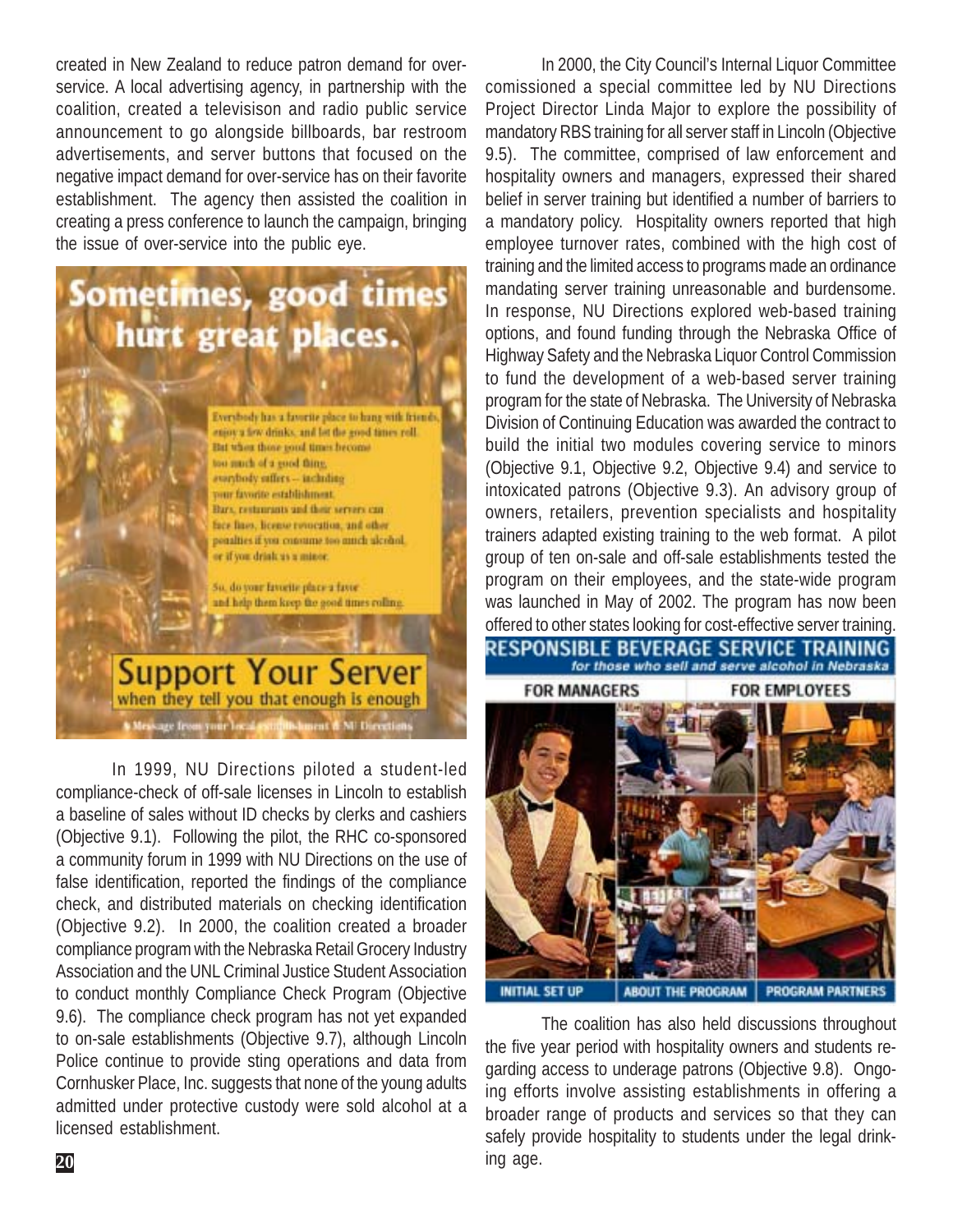#### **GOAL 10: Reduce or control the proliferation of liquor licenses.**

#### ACTIVITIES:

After much analysis and discussion during the strategic planning process, the coalition's Policy and Enforcement Workgroup agreed that outlet density was a significant issue that needed to be addressed to reduce the high-risk drinking of UNL students in Lincoln. More than 100 liquor licenses surrounded a one-mile radius of the UNL campus; a dozen were within several blocks of the city campus and had become famous as the "college" bar scene that brought thousands of young adults – UNL students and non-students alike — to "O" Street on Thursday, Friday and

to see the transformation of a quiet city street into a nighttime parade of young adults moving from bar to bar, standing in lines, crowding within establishments, and being served to various stages of intoxication. In 2001, the coalition hosted a "bar break" walk to allow community leaders to witness the phenomenon when, at 1:00 a.m., all the bars of the area closed by state statute, and thousands of young adults poured out onto the street, often remaining for an additional 30 minutes, while city police patrolled against street fights, public urination in alleys, and addressed medical emergencies. A "mini-

Saturday nights, along with an increased number of assaults, calls for service, bar violations, and other social harms. The coalition identified two key environmental factors that led to the current condition, including a series of state su[preme court decisions that weakened state liquor control and allowed for an unending number of liquor licenses at a minimal cost to the licensee and limited the authority of local officials to remove problematic establishments that create high-risk behaviors. The main objective of the goal was to investigate zoning



legislation within the city of Lincoln as a vehicle for managing the retail environment. The coalition identified the need for local control measures that would place greater restrictions on the number and type of licensed establishments in Lincoln as a way to counter limited controls existing in the state liquor act.

The coalition began by informing its members, community leaders, and politicians about the issue as it played itself out on "O" Street. In 1998, 1999, 2000, and 2001, the coalition hosted "bar walks" for community members and leaders through the many bars of "O" Street during their peak hours. Led by police escort, small groups of community members, the mayor, and city council members were able riot" during a bar break in 2001, in which a small group of bar patrons started a fight that resulted in a brawl involving hundreds, served as another example of the potential dangers created by a large number of outlets catering to young adults in a small area. A press conference held by NU Directions at the Lincoln Police Department created additional public awareness of the problem and announced the use of "last drink data" reporting to Lincoln Police as a way to monitor potential problems.

In July, 2000, the coalition raised the issue of local control at a state-wide policy symposium hosted by NU Directions. Friedner Wittman and Michael Sparks presented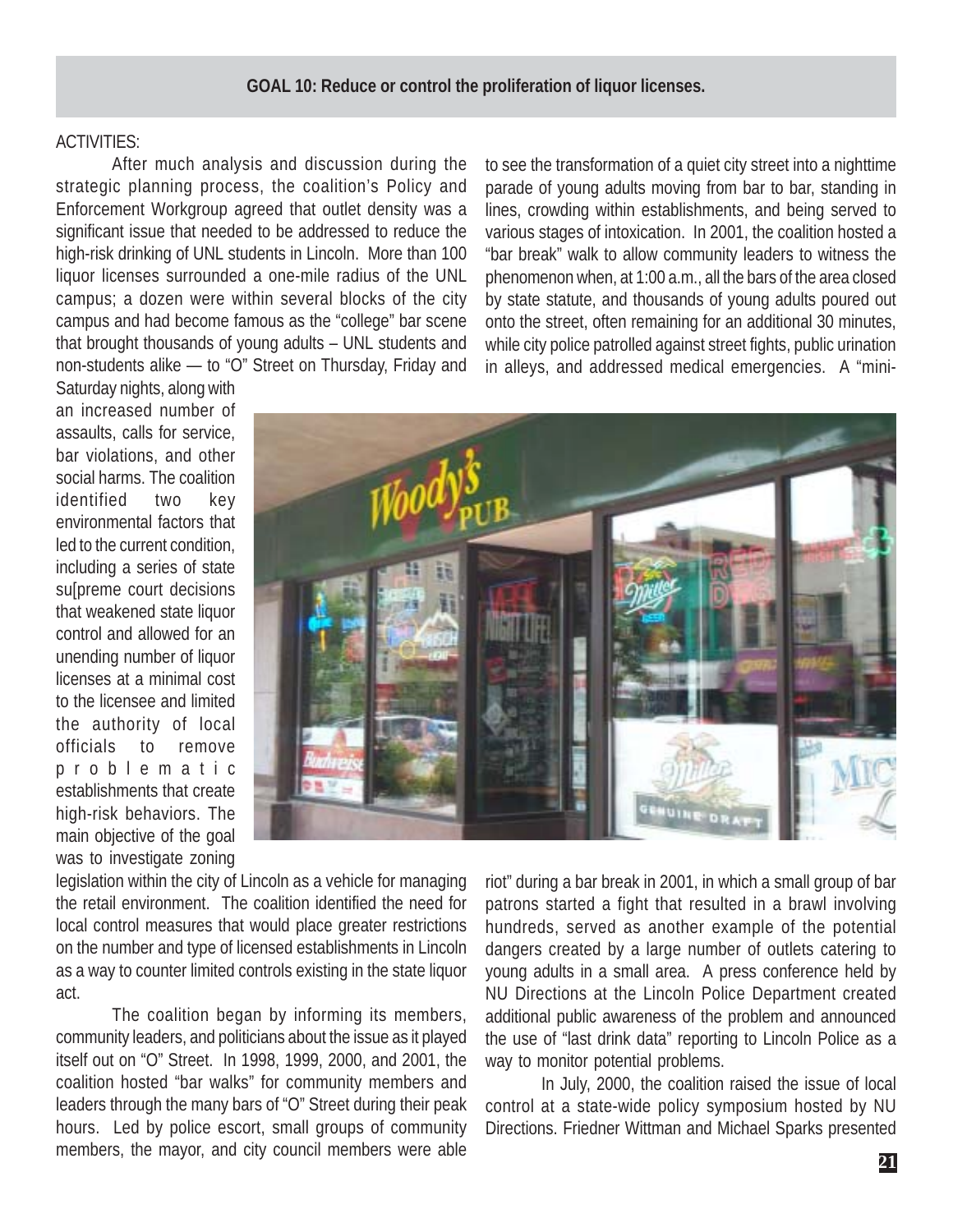symposium reconvened in September. In February of 2001, a special presentation was made to the Lincoln City Council by co-chair and Chief of Police Tom Casady and Freidner Wittman of the Community Prevention Planning Program at UC-Berkeley. Using geomapping technology, Casady identified the nexus between downtown bars along "O" Street and the high amount of assaults between the hours of Midnight and 2:00 a.m. on Thursday, Friday and Saturday nights. Wittman discussed the role that conditional use permits and other local controls have played in addressing these and other alcohol-related problems. The presentation was followed by a meeting with Casady, Wittman NU Directions staff and the Mayor's Office. Once again, a lack of community consensus indicated to the Policy Workgroup that the city was not yet ready for this approach. information on conditional use permits used by the community of Vallejo, California. Discussions following the symposium demonstrated less community support for similar measures in Lincoln, due largely to the failure of Nebraska courts to uphold such measures when challenged by local owners. A number of philosophical and operational barriers were identified by community leaders. In July, local analyst Ken Winston provided a report of the barriers and opportunities for implementing local control policies in the state of Nebraska, which was presented to participants when the

The goal of creating new local control policies was undertaken as a second goal under the AMOD advocacy initiative providing technical support by Pan American Services. Strategic plans included 1) establishing a nexus



Seeking consensus, the coalition hosted a one-day community leader symposium where facilitated dialogue could help community leaders identify the historical development of alcohol issues in the downtown area and create a unified vision of hospitality and entertainment. Held in June of 2001, the symposium brought together 24 community members from law enforcement, development, city government, hospitality, and prevention. A report of the symposium findings was distributed to the City Council and other local officials and community members.

In the late summer of 2001, the coalition undertook a review of its progress to date on it strategic plan, meeting in workgroups to determine if they remained on track or whether



any changes to goals or objectives were needed. Additional analysis comparing areas of high license density showed that there was no direct correlation between the number of outlets and crimes but between the types of outlets and crimes. Police data confirmed that the density of bars catering to young adults had far

to officials and the public between outlet density, lack of local control, and crimes/police calls for service in the downtown area, 2) recommending effective local control ordinances from similar cities, and 3) working with state officials to address the larger restrictions to local control found in current law.

higher crime statistics than a similarly dense area of restaurants with liquor licenses in another part of the city. Given this analysis and the barriers identified in passing control ordinances, the Policy Workgroup rewrote Goal 10 to reflect a change from the reduction and/or control of density to the management of density. The refocused goal identified the **22**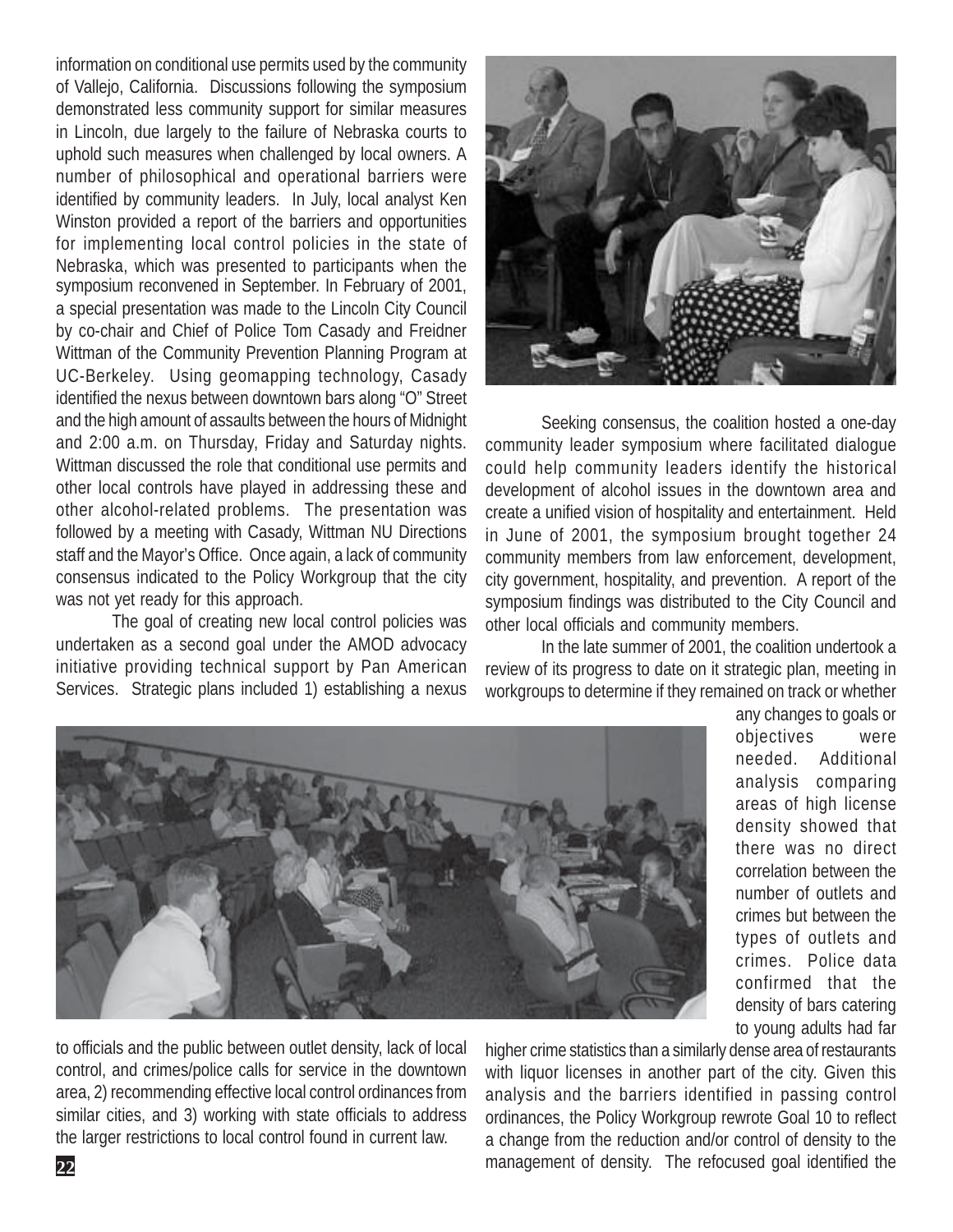management of problematic establishments as a strategy toward reducing problems associated with density without addressing density specifically. Given this change, the AMOD Program office, NU Directions staff, and Pan American consultants agreed to suspend the technical assistance of Pan American Services in Lincoln. The coalition continued to work on other major goals related to creating better alcohol service in Lincoln, including the creation of a web-based server-seller training program and a roundtable with Liquor Control and Lincoln Police on effectively prosecuting service to intoxicated patrons.

A Nebraska Supreme Court ruling in favor of the city of Lincoln for denying an off-sale liquor license to a

convenience store because it did not meet zoning restrictions reenergized the city's exploration of local control. Bars demonstrating high-risk practices were addressed by a team of coalition members and others with the goal of seeking change in practices or license removal/ suspension for the violation of community standards. A critical test case emerged in 2001 as Studio 14, a large dance club in the problematic downtown area, finally went before the LCC who removed their license for multiple violations. A local court approved a stay, and the business remained open until the building's owner forced the

that fall under either category, and mandatory server training for all licenses in Lincoln. The city attorney drafted ordinance legislation to that effect, and the ordinances will go before the city council in the late summer/early fall of 2003.**RS HERE** 

city of Lincoln using four factors of analysis: last drink reports from Cornhusker Place, Inc., reactive calls for service from Lincoln police, observed high-risk promotions and specials, and observed over-capacity during peak high-risk hours. The report found a consistent pattern of high risk among establishments labeled as "bars only" and, to a smaller degree, those that offered minimal food service during daytime hours. The coalition recommended that special conditions be placed for all new licenses in the city of Lincoln

bar to close due to lack of rent payment. Yet, the publicity generated from the case sent a strong message to local officials and the public that the city of Lincoln had little control over establishments unwilling to engage responsible practices. As a result, when a new owner applied for a license for the establishment in 2002, the city council was willing to adopt the recommendation by Chief Casady for conditions to be placed on the license prior to its approval. The conditions were unchallenged by the owner at the LCC hearing, and the LCC approved the license with conditions in place.

In 2003, the ILC asked NU Directions to provide an analysis of the role of high-risk promotions and advertisements on heavy episodic drinking downtown and make recommendations for new policy. Coalition staff and members produced a profile of high-risk drinking establishments in the



**23**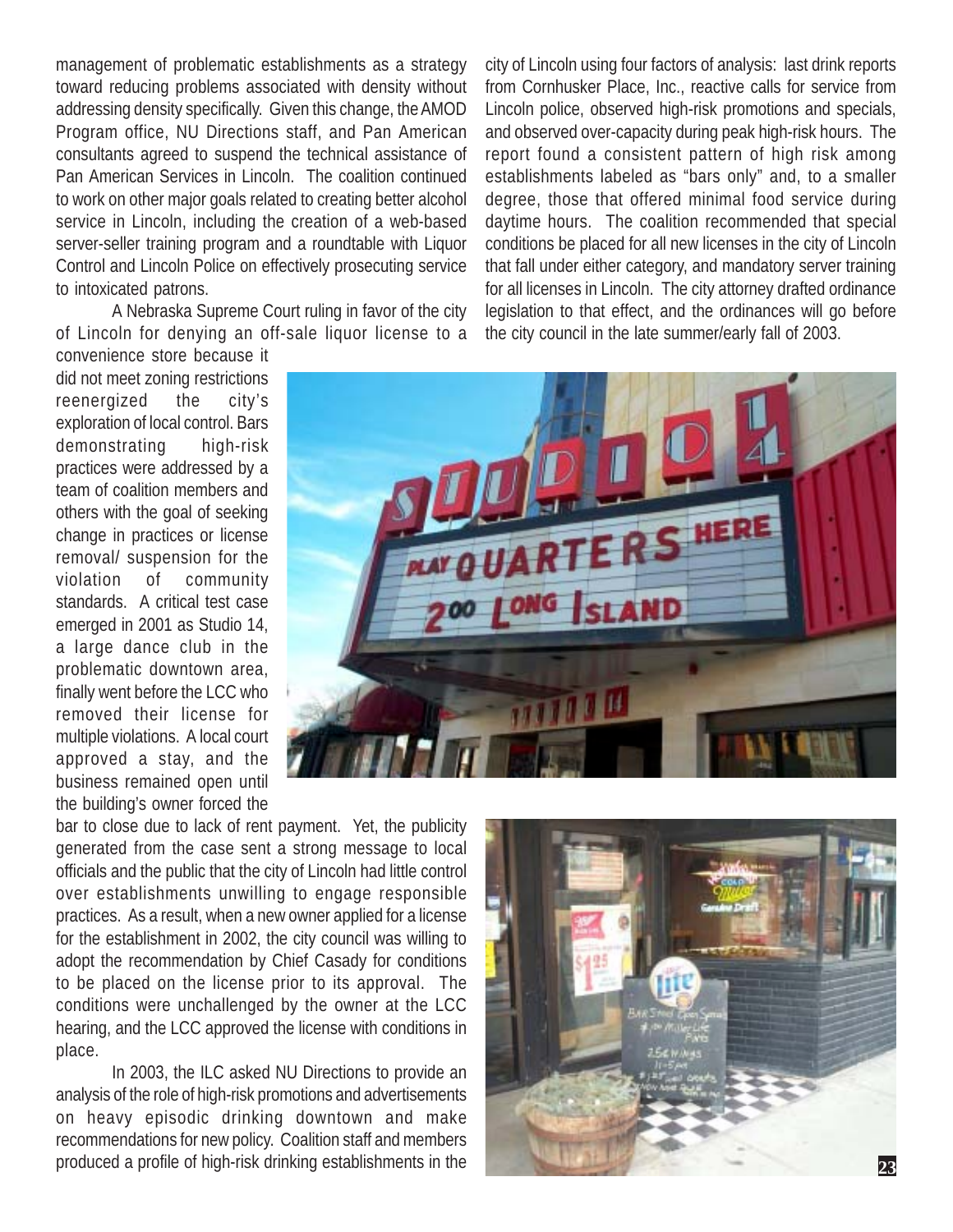#### ACTIVITIES:

Much like the national media coverage of the collegiate "binge" drinking "problem," local media reports framed the initiation of the grant project as "combat" against college student drinking and created the impression of the grant efforts as a significant "crack down" on alcohol use at the university. A review of the campus and community media coverage from 1997 to 2003 reveals that war-based language dominated initial reports and was followed by stories and editorials declaring student resistance, distrust and criticism of enforcement efforts, particularly by groups associated most often with high-risk behavior. Focus group and survey data suggests that many UNL students perceived the efforts of NU Directions as prohibition rather than harm reduction, and that the overall message of the coalition as "Drinking is bad. Don't drink."

Expecting this reaction, the Education and Information Workgroup focused its initial efforts on developing a clear and concise definition of high-risk drinking, communicating it in billboard and campus newspaper advertisements, campus and community presentations, the coalition web site, and all coalition materials (Objective 11.1). High-risk drinking was defined as consumption that increased the likelihood of negative physical, legal, personal or academic consequences. The definition allowed the coalition to build an identity for itself while customizing the message of highrisk drinking to appropriate segments of the population and provide a context for normative messages in the midst of increased enforcement and stricter policy. This approach balanced "zero tolerance" messages for underage drinkers and harm reduction messages for students of legal age; for an underage drinker, one drink might be a high-risk behavior leading to a negative legal consequence (MIP) as the enforcement of alcohol policies increased on campus, while the legal drinker might face a potential negative physical or personal consequence after consuming 5 or more drinks. Despite these efforts, focus group research completed in 2002 confirmed that although students had a better understanding of "high-risk drinking," many students still considered the efforts of the coalition as primarily enforcement-driven and designed to eliminate all alcohol use for students.

 The workgroup encouraged and facilitated the expansion of existing efforts coordinated through the University Health Center's Community Health Education

department to educate all students, and first-year students especially, on key factors of alcohol consumption such as the potential danger of tolerance to alcohol, the bi-phasic response to alcohol, family history of alcoholism as a risk factor, how alcohol affects women more strongly than men, the relationship between BAC and alcohol problems and who can correctly estimate BAC when drinking (Objective 11.2, 11.3). In addition to information provided by ASTP and BASICS classes, Check Up to Go and its web-based equivalent offered for sanctioned students, athletic teams, and voluntary sorority and fraternity pledge classes, and group presentations by Project CARE and Husker Choices (see Goal 2), the university began exploring other forms of motivational feedback and information via displays in the Student Union public gallery during Alcohol Awareness Week in 2001, special alcohol summits for Greek-affiliated students in 1999 and 2001, and a special publication in 2002 titled "The NQuirer" that used a tongue-in-cheek tabloid newspaper style to



**Objective 11.4 Increase the number of students from 61% to 76% who demonstrate an awareness of select state, local and campus alcohol laws and policies.**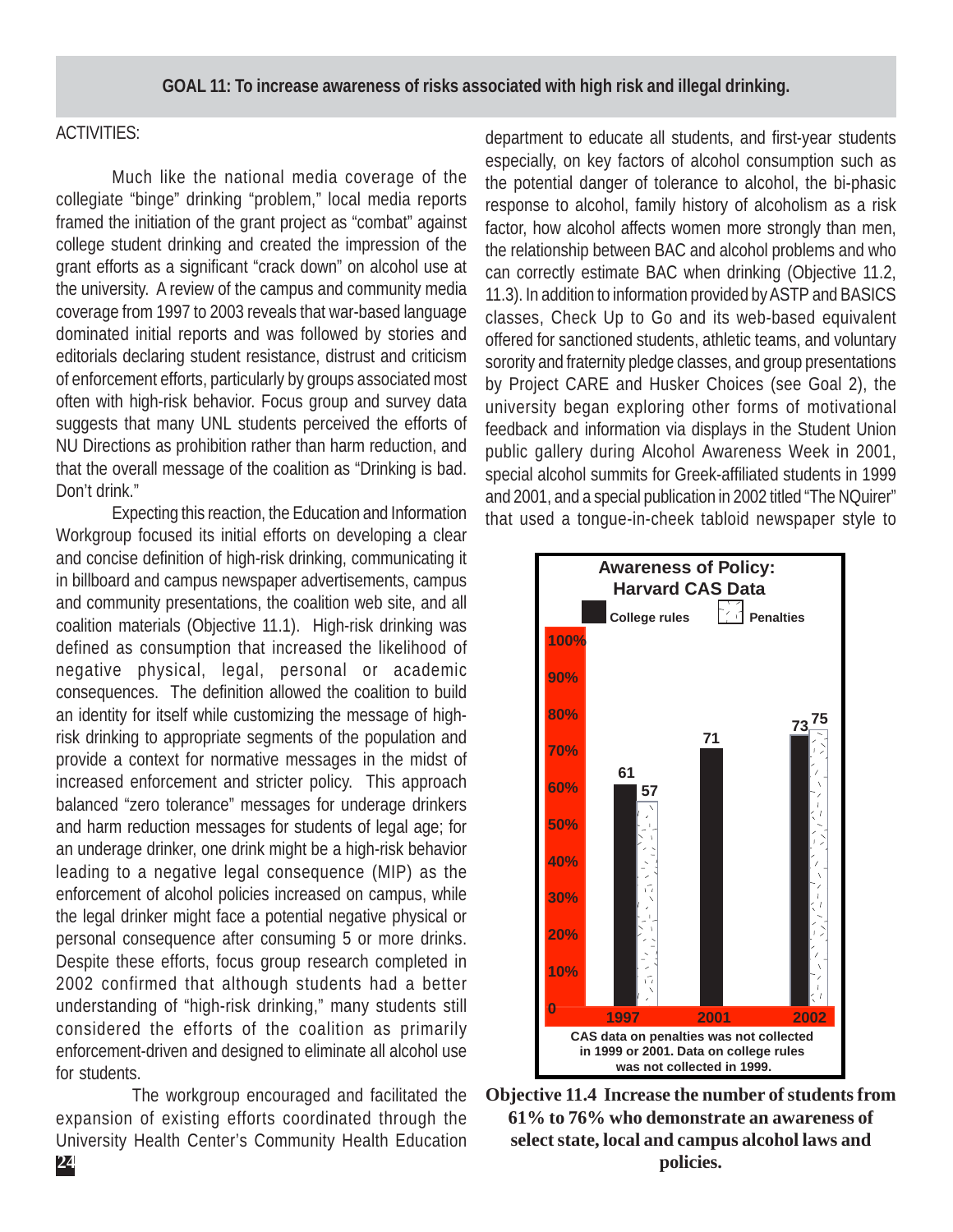communicate alcohol information while highlighting the irony of the over-consumption. Student focus groups following the distribution of the newspaper found that students felt the comic elements of the material encouraged a thorough reading, and that readers had learned something they didn't know before about alcohol's effect on the body.

My Choice, My Consequence materials (see Goal 3) provided information to students on campus policies and local and state laws (Objective 11.4), while birthday cards and parent flyers used in the Adults Don't Crawl campaign (see Goal 1) informed students of the dangers associated with over-consumption during this ritual (Objective 11.5). In 2000, an ad hoc group of advertising and public relations students were brought together to design a campaign that would encourage students to vocally disapprove of the second-hand effects of the high-risk drinking of their peers (Objective 11.7). The Imagine campaign featured the tag line that asked students to imagine campus life without the problems of "drunk dialing" where drunken friends call at 3:00 a.m., shared bathrooms destroyed by vomit, parties where women weren't sexually victimized, and fraternity gatherings where women didn't use Greek houses merely as a place to access alcohol. Advertisements were placed on billboards and in the student newspaper throughout the spring and fall semester of 2001.

In 2001, a "party planner" was added to NUtodo.com (see Goal 1) to help students learn responsible hospitality practices (Objective 11.8). Students could search for local vendors through a series of pages that identified an element of responsible event planning, explained its importance, and let students search for vendors as they built their "party plan."

Efforts to educate alumni (Objective 11.6) and faculty/ staff at the university (Objective 11.9) found significant barriers among these two groups, limiting implementation and impact of these objectives. Though NU Directions served as a sponsor for the Alumni Association's Senior Send Off and the coalition's efforts were publicized in Nebraska Magazine (the alumni periodical), large-scale involvement by alumni has been limited. An initial survey of academic departments attempted to identify situations such as travel or receptions in which faculty or staff interact with students where alcohol consumption is available, along with the issues, problems, or needs of faculty and staff in establishing policies and behaviors in such situations. The goal was to create a committee of concerned faculty and staff who could establish guidelines, which the coalition would distribute to faculty and staff across campus. Response to the surveys, which were distributed through college deans and department chairs, was limited, and results showed little concern or interest among respondents.



www.nudirections.org



*Disappointed co-ed sobs: "Who knew that only drunk slobs like party girls?"*

THE



# Sometimes, being known as the place for wild parties isn't a good thing.

Neighborhood houses known for parties are targeted regularly by Lincoln police. "Maintaining a Disorderly House" is just one of many citations. Just ask any of the over 200 people busted last year.

> my choice. my consequence. Want to know more about the law? Try www.nudirections.org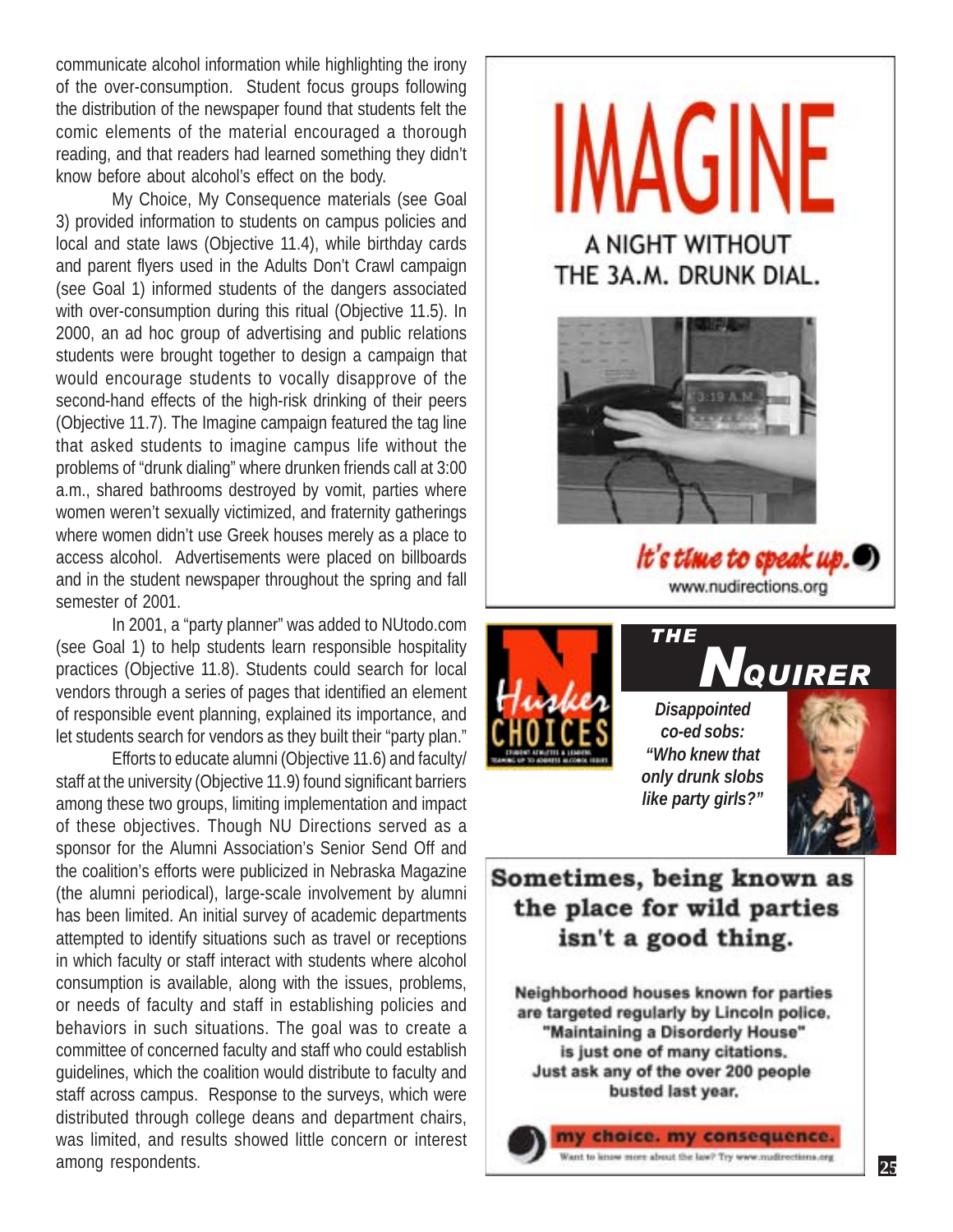#### **GOAL 12: Correct misperceptions regarding high-risk drinking.**

#### ACTIVITIES:

Members of the NU Directions coalition have carefully followed the development of theory and practice regarding the correction of student misperceptions as part of a comprehensive approach to reduce high-risk drinking rates among college students. In 1997, the Department of Community Health Education's Alcohol and Drug Program Coordinator hosted Dr. Michael Haines, who had recently published a report on the subject for the U.S. Department of Education, to speak to the campus and administrators on the emerging theory and practice. Based upon his recommendations, along with national research and best practice reports from across the country, an initial pilot of norms messages were launched by the university's peer education group Project CARE and expanded in subsequent years (Objective 12.1, Objective 12.2).

With the formation of NU Directions and correcting misperceptions as a part of the strategic plan, the Education & Information Workgroup began planning for a campus-wide norms campaign for the fall of 2000. Students from a graduate/undergraduate advertising campaigns class from the College of Journalism and Mass Communication created the initial design and concept. The NU Directions Student Advisory Council then refined the designs to reflect current norms theory and lessons learned from other universities. A group of confirmed moderate drinking students were recruited for photographs for the campaign. In campaigns run in 2000 and 2001, norms messages were placed on billboards surrounding campus, in weekly advertisements in the Daily Nebraskan, and on flyers distributed across campus. A button campaign was first implemented in 1998 by Project CARE (now Husker Choices) where buttons were distributed across campus and cash rewards given to students seen wearing the buttons on their backpacks during the first eight weeks of school. In 2002, the campaign was expanded to include a prize patrol of students who went around campus during lunch hours in a Husker golf cart looking for buttons. The campaigns demonstrated message saturation in a number of ways; they were a constant source of conversation and controversy among students, were identified often in editorials and commentaries in the student paper, and were often imitated by other student organizations. Convenience studies showed a high recognition of the message across student populations.

Other normative messages were utilized throughout the five-year period as well, including a campaign run prior



### **Objective 12.1 Increase by 25% from baseline, the number of students who correctly identify the rate of high risk drinking among NU students.**

to Spring Break in 2000 that used polling data and actrual responses to inform students that most of their peers did not go on Spring Break trips. Adults Don't Crawl campaign messages (see Goal 1) included a norms message that the majority of students don't even participate in birthday bar crawls (Objective 12.3).

Controversy about the norms message by social groups who regularly enagage in high-risk consumption continues to be a challenge for the coalition and its partners. In 2003, NU Directions staff engaged in a public debate about the coalition based on the misperception among students that the coalition's two most visible activities -- norms messages and enforcement -- were the center of its many activities. Coalition staff and members have explored new approaches for normative messaging from experts in the field. The 2003-2004 norms campaign will shift from messages surrounding specific consumption norms to attitudinal norms about drinking and secondary effects.

Another challenge facing local implemetation of normative theory surrounds the larger culture and media environment. Local radio announcers regularly perpetuate the myth of college students as heavy drinkers and promote high-risk consumption. In 2000, the coalition added an objective regarding the sensitivity of local media to the issue of high risk drinking among UNL students (Objective 12.4) and began discussions with the College of Journalism and Mass Communications on holding a summit for broadcasters to learn more about the college drinking issue. Discussions about approaching the media and avoiding defensive responses form local talent continue.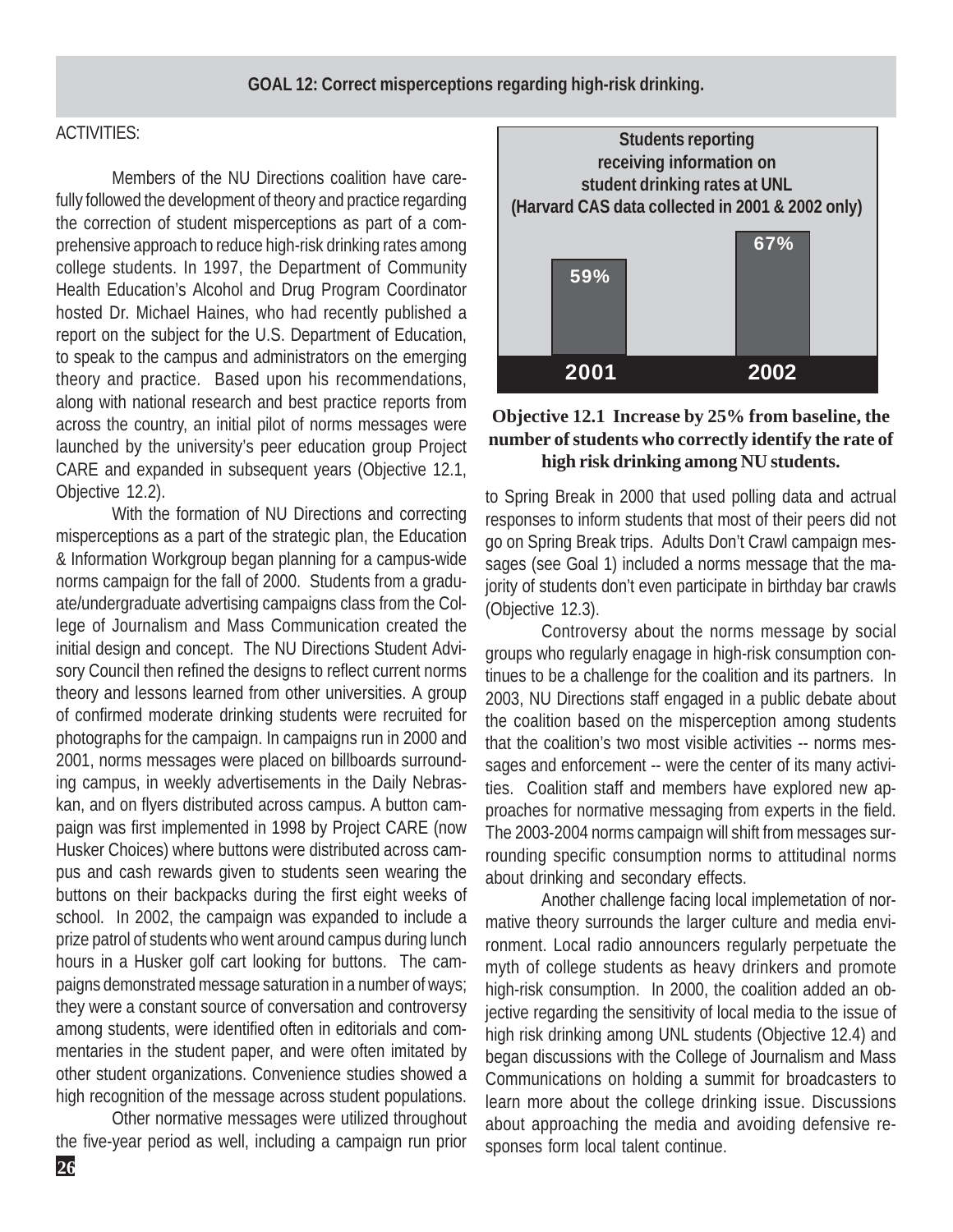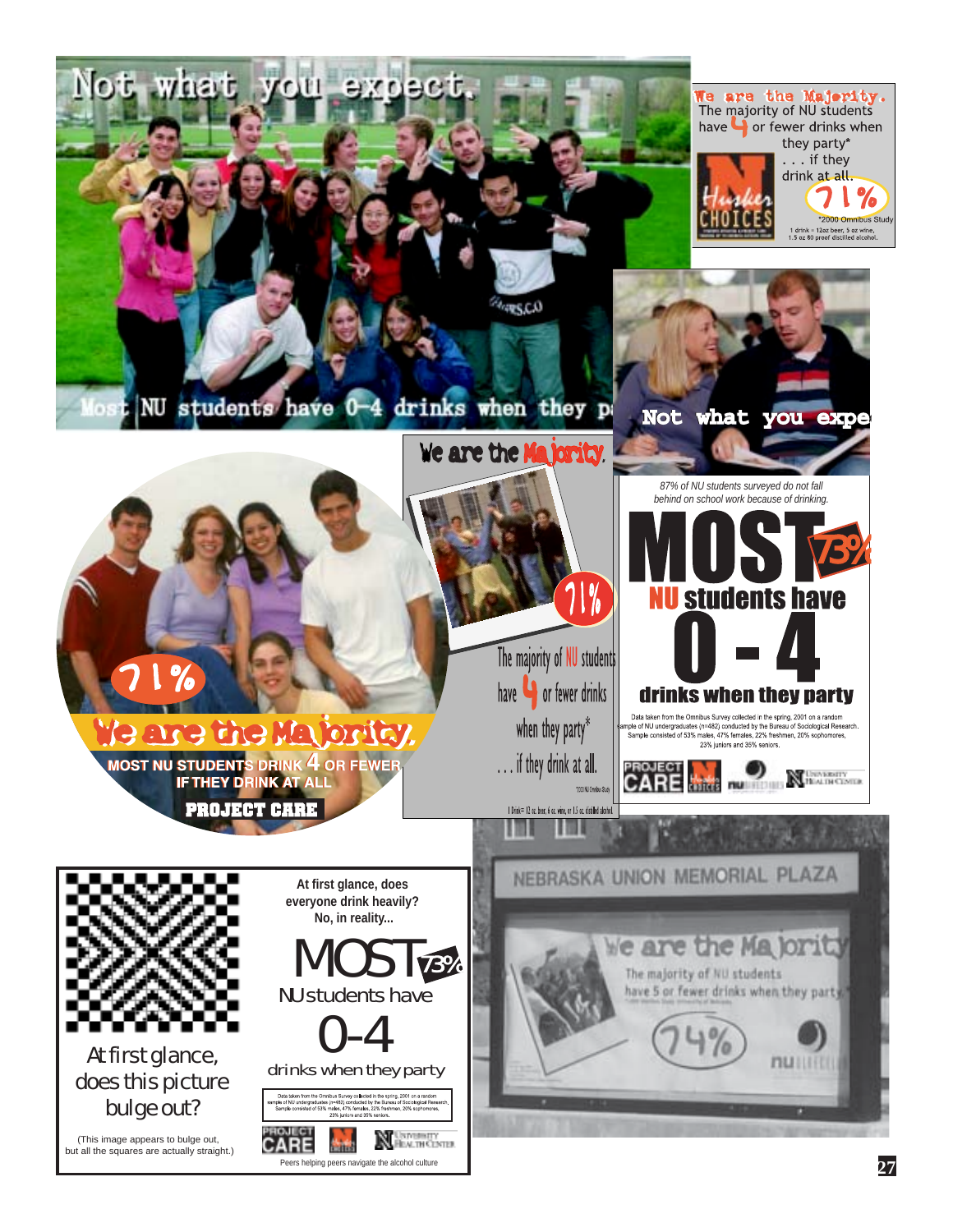# **GOAL 13: Collaborate with NU colleges and departments to encourage faculty, staff and student participation in service learning opportunities benefiting the Lincoln Community.**

## **Objective 13.1 Increase by 25% from baseline, the number of service learning opportunities based on the needs of neighborhood associations and organizations.**

In the academic years of 1998 - 1999 and 1999 - 2000, Project Director Linda Major requested time on the agendas of neighborhood associations from areas surrounding the campus. At the meetings, the Project Director listened to the issues and concerns of residents, shared with association members about the NU Directions grant, its goals and programs, and facilitated group brainstorming on community needs that could potentially become student service learning projects. For many of the association members and leaders, years of non-communication and unaddressed student behavioral problems had grown into highly negative attitudes about the student body and the university. On several occasions, the Project Director became the target of resident frustration and anger with not only the behavior of young adults (regardless of their enrollment at UNL), but with the entire university, its growth and influence over area neighborhoods.

Despite these challenges, a list of potential service learning opportunities was created from the audit and submitted to the Offcie of Student Involvement, where service learning projects were coordinated. None of the recommendations submitted by NU Directions were initiated as service-learning projects by the department. In 2000, the Director of Student Involvement, who served as a member of the coalition, resigned to take a position at another univesity. A year-long search did not yield a suitable replacement for the position, and in 2001, the Project Director for NU Directions was asked by the Vice-Chancellor for Student Affairs to serve as the Interim Director of Student Involvement. The NU Directions grant moved its offices from the University Health Center to Student Involvement's office in the Nebraska Union. The move allowed for the NU Directions grant to be more directly centered in Student Affairs, creating greater access to student activities, student organizations, student leaders, and the coordination of service learning projects.

Significant changes within the staff and structure of Student Involvement through 2002, along with progress made improving the dialogue between students and neighborhood associations (see Goal 8) has led to a renewed effort to connect neighborhood associations with existing service learning programs. North Bottoms, a neighborhood adjacent to the northwest corner of the city campus, created a service learning project through NU Directions in 2002. Staff from Community Challenge, a program that promotes short-term and one-time service learning projects to students at UNL, met with the Presdient of the North Bottoms Neighborhood Association and a representative from NU Directions to create a neighborhood clean-up project on Sundays following home football games, where many fans find street parking close to the stadium. The program ran throughout the 2002 football season.

A faculty member in the university's Agricultural Leadership program now serves in a part-time role as the new coordinator for service learning and is actively working with NU Directions staff to identify neighborhood projects that could become long-term service projects.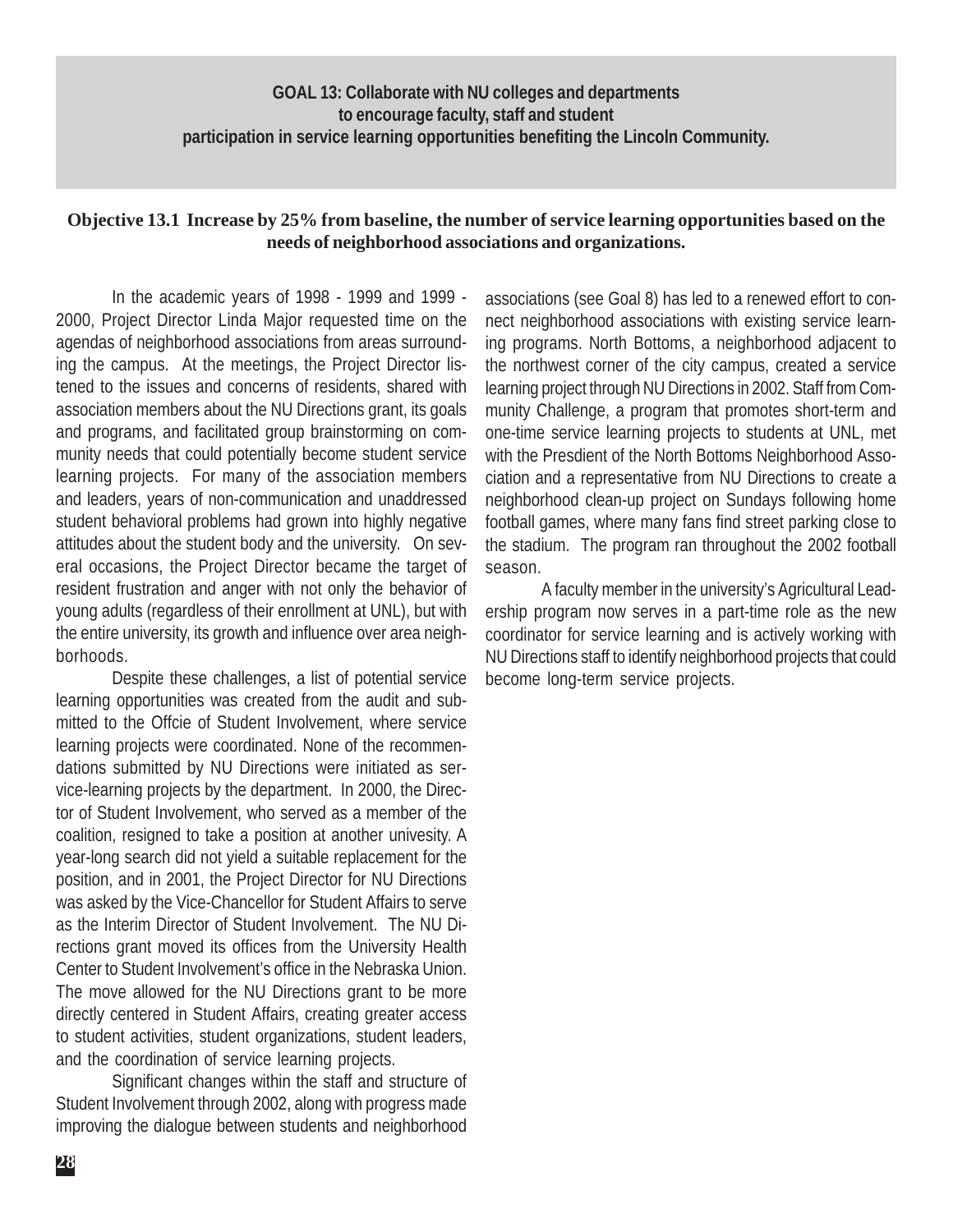

# Lessons Learned

Over the course of the first five years, a significant number of general lessons have been learned by the coalition and staff about the campus-community coalition and environmental management process. General lessons are listed below, with expanded detail about lessons learned in coalition building, environmental scanning, communication, understanding the target of change, and sustaining momentum.

# General Lessons Learned by the NU Directions Coalition:

Top-level administrative support is needed Start with "winnable" issues to build momentum Reach consensus on purpose and member role Orient new members to plan and format Introduce committee to community Reinforce positive practices Provide opportunities for dialogue Define intervention criteria Celebrate coalition success

# **Coalition Building**

# **The coalition must be fluid so that key partnerships can emerge as needed.**

Not everyone on the coalition has the same role or level of involvement. Some coalition members, such as representatives from the city police, responsible hospitality council, or student judicial affairs, were involved in a variety of projects. Others served on a "will call" basis, being used as needed for projects that required their expertise, influence, or experience. One example is coalition member Dick Campbell, a fraternity alumni advisor and local businessman who provided input on matters pertaining to fraternities but rarely had the time to participate in quarterly coalition meetings. A number of community or campus members who became involved in a specific coalition project had no need or interest to be a part of the ongoing coalition. A good example of this is the involvement of the Director of the Department of Motor Vehicles, who became a vital partner in the passage of the digital drivers license legislation. Another example is the Executive Director of the Nebraska Grocery Industry Association, who has been actively involved in all projects related to off-sale alcohol licenses, but who has little interest in other coalition goals or objectives and is not an "official" member of the coalition. Ad hoc committees, working groups, or task forces provide opportunities for involvement beyond coalition membership. Involving others in addition to coalition members allows for an expanded investment from a broader constituency, the opportunity to correct misperceptions about project goals, and the chance to build relationships.

# **The entire core planning team must embrace the environmental approach.**

A core planning team consisting of the co-chairs, workgroup chairs, staff and evaluator has been an essential nucleus for the NU Directions coalition. The group was actively involved in leading the strategic planning process, and remains a source of guidance when planning coalition meetings, solving problems, and directing the development of the coalition as a whole. Those involved in the core planning team, however, must be fully committed to the environmental management approach to reducing high-risk drinking. Without this commitment, it is easy for the direction of the coalition to move off-center and lose impact. The core planning team also serves as the key role models for the remaining coalition, and enables full commitment to environmental strategies throughout the coalition. Commitment to environmental strategies, whether for the core planning team or full coalition, can be reinforced through the communication of research findings, exposure to national reports and experts, and continued reorientation to the basic principals of environmental management during discussions.

# **The coalition needs a staff member who understands community organizing.**

Perhaps the greatest lesson learned by the NU Directions coalition surrounds the role of the Project Director and the importance of this key staff role having a background in community organizing. Those charged with the day-to-day operations of the coalition must have a firm grasp on the political climate, history, barriers and incentives of those who work in the community. The Lincoln community, like most other campus-communities, has its own unique set of philosophies, values, cultural rules and practices which may differ greatly from those on campus and from other communities. Having ongoing and developed relationships with key community stakeholders and partners is essential. Finding qualified local mentors who fully understand the local politics is critical. If at all possible, the Project Director should be someone with a history of working within the community.

# **Communications staff is critical.**

The work of the coalition, especially in establishing a presence and identity throughout the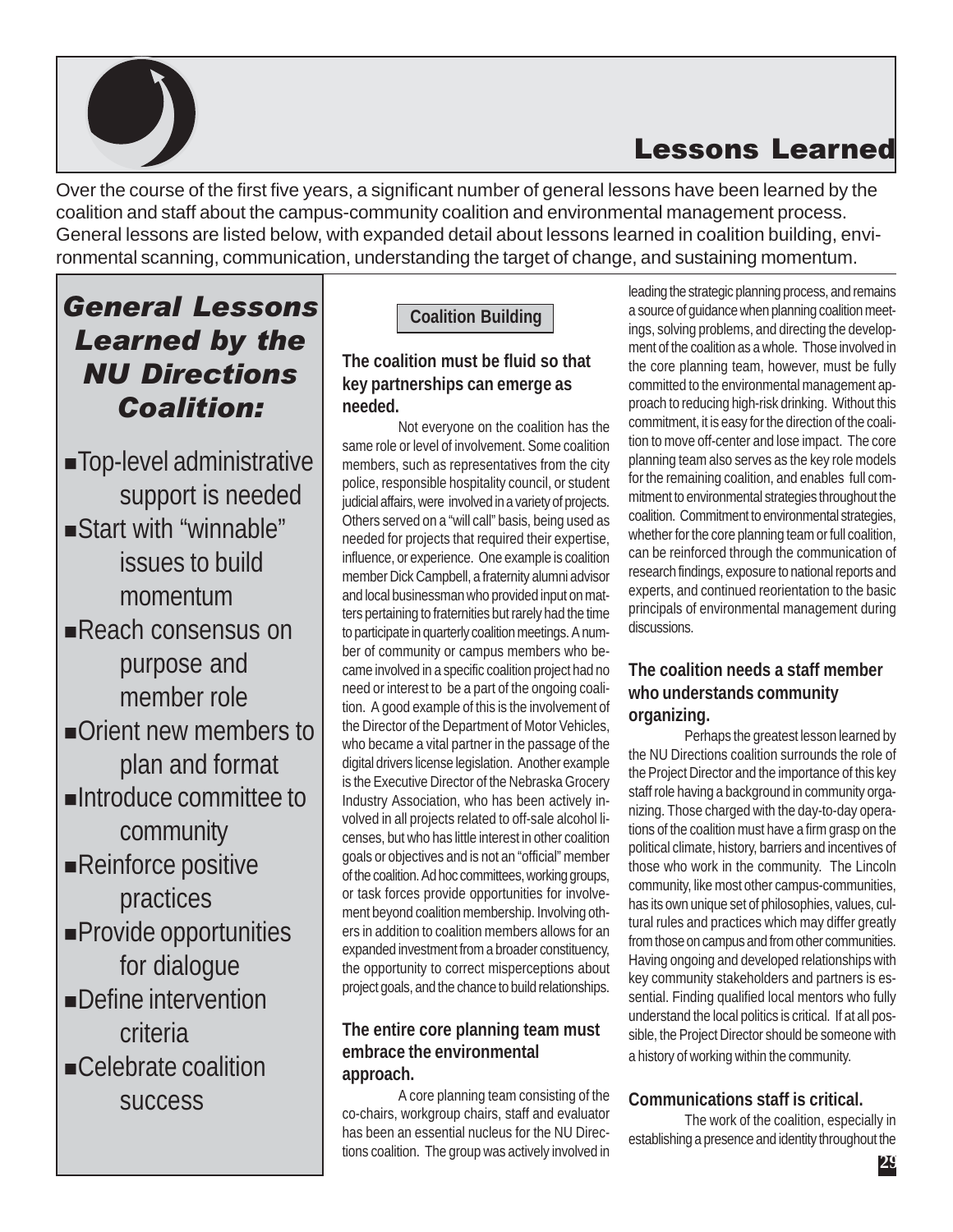campus and community, requires a full-time effort by a communications expert who has a thorough understanding of the environmental model and the issue of high-risk drinkinjg by college students. The communications effort is mutlifaceted; a communications plan must be both proactive in promoting the need and the solution to the community and reactive in responding to misperceptions, needs, and criticism by stakeholders who are affected by the impact of change. The communications effort must utilize the local media to both create a presence for the coalition within the campus-community and to influence the perception of the public on the envioronmental approach to solving college drinking problems. Qualified staff dedicated to the specific task of message development and dispursement, along with communication within the coalition, is required.

#### **Environmental Scanning**

#### **A thorough knowledge of the environment is essential.**

The NU Directions strategic plan benefitted greatly from a thorough knoweldge of the Lincoln/UNL alcohol environment, which included not only the environmental factors needing change but also the existing programs and services across the campus and community that could be incorporated into or adapted to serve the plan, the barriers to change that existed within the environment, and the capacity of the environment to adopt changes within the five-year timeframe. The coalition spent an entire year collecting and discussing data, hearing from various stakeholders, and discussing the political, social, philosophical and economic realities of the Lincoln/UNL community before finalizing the plan. The coalition also reviewed research from a variety of fields to compare it's knowledge of the Lincoln environment with general theory on student development, cultural practices, economic issues, and civic planning. It is important that environmental scanning include a copmprehensive blend of practical experience alongside research and theory.

## **Environments are also fluid -- the strategic plan must be flexible.**

Even the best efforts to understand the complex alcohol environment cannot guard against the discovery of new barriers, challenges, and environmental factors that may change strategic plans. A good example of this was the effort to incorporate conditional use permits into the city license approval policy. Though the coalition followed a strategic long-term course to introduce the concept through experts, create a clear nexus to

prove its necessity to city council members and other community leaders, and obtain full consensus among key stakeholders, the effort to introduce the policy remedy was met with great resistance at a public meeting. The effort had to be put on hold as the coalition sought for new opportunities and began rebuilding a foundation of support in other directions. Ultimately, the entire goal was reconceived. The experience proved that although a specific approach is warrented and planned, a coaltion must remain flexible, willing to lose or change an individual objective in order to accomplish the larger goal.

# **The best place to scan the environment is from WITHIN the various entities.**

The NU Directions coalition learned quickly that alliances, insights and opportunities did not make themselves available to the general public, which learned only of decisions which were often too late to change or influence. In Lincoln, the majority of business is done behind closed doors in non-public forums. Because of this, coalition staff worked to be "at the table" in a number of campus or community contexts, and to use coalition members who were already at the table to ensure that alcohol issues were incorporated into discussion. By being a part of existing city and campus committees, staff and coalition members could identify environmental factors, introduce alcohol issues into agendas, and seize opportunities to connect agendas with coalition goals.

# **Coalition members and staff must be vigilant about scanning for and making the most of opportunities.**

Some of the greatest advancements of NU Directions goals and objectives have come from seizing opportunities that presented themselves through active involvement in city and campus committees. An example of this is Lincoln's Internal Liquor Committee, which is attended by Project Director Linda Major. Ms. Major has offered the coalition's assistance on several occasions to study or recommend solutions to specific problems raised during the monthly meeting. The result has been an insight into the environment that could not otherwise have been gained, and the chance to apply an environmental strategy directly to a problem of concern to city leaders. The result has been a rapid advancement of coalition goals, and a sense of gratitude rather than pressure from community leaders; the coalition helps them do their work well rather than identifies their work as problematic.

#### **Message uniformity across the coalition is essential.**

Because the members of the NU Directions coalition have a wide and varied set of experiences and perspectives, extra care must be taken to ensure that messages about coalition goals, projects, and efforts remain uniform and consistent across members. Clear and concise messages must be developed and distributed, and spokespersons must be chosen carefully and well trained. More importantly, coalition messages need individual translation; many coalition members want to know how to put the message into a context that makes sense to them and to the stakeholders they represent. Therefore, a main message must also be further developed for an individual spokesperson and their interests. In that way, the message can be reinforced through the multiple perspectives provided.

### **All partners must be kept well informed.**

Perhaps the greatest challenge to coalition work is the need to keep all partners constantly informed of new developments, issues, concerns and actions related to a goal or project. Not all partners utilize the same communication channels, so it is important to identify and use the medium most appropriate for each partner. For some, email was an effective medium. For others, a phone call was needed. Bar owners, however, are rarely near a phone or a computer. Personal visits during bar hours may be the best way to keep these members informed. In the same way, partners may have differing information needs – some will want all the details, others simply want the bottom line. For some, ample planning or response time is needed, while others can act or respond within hours. Communication devices must be flexible and active.

### **Soliciting feedback is essential. ALL feedback is valuable and helps to shape the message.**

Given the volatility of the issue and the natural resistance of humans to change, soliciting feedback from all stakeholders has become essential to the NU Directions effort. Feedback has been solicited in many forms: before embarking on a policy change or project initiation, the coalition or its partners will hold a community forum to raise issues, listen for reactions, and identify barriers or opportunities. Feedback is solicited formally in surveys, focus groups, and polls, and collected informally through conversations, editorials, letters to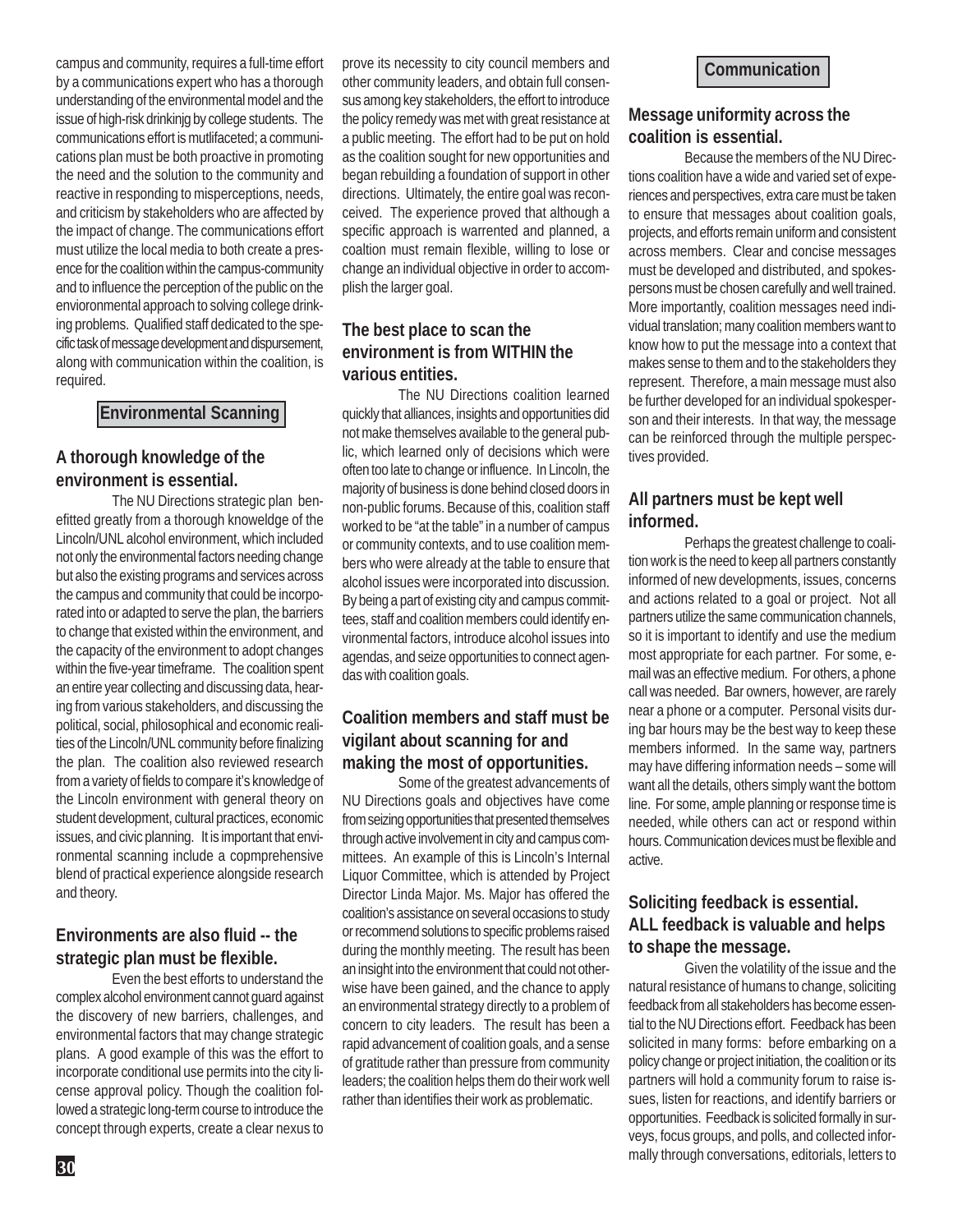the editor, and discussion groups. Coalitions should expect negative feedback from those most resistant to change, yet cannot assume that the feedback is merely resistance and has no value. Often, the NU Directions coalition found that even feedback that appeared to be little more than "sour grapes" had within it some valuable insight about a stakeholder. Rather than avoiding or dismissing the feedback, negative comments can be used to identify misunderstandings, locate key issues and barriers, and provide an opportunity for building trust and honesty.

#### **Educating the media is critical.**

The local media, much like the national media, was highly influenced by initial reports highlighting the problem of "binge" drinking, and often framed the efforts of a campus-community coalition in a war analogy where administrators and police "battled" student drinking behavior. Many reports of coalition efforts were couched in endless stock footage of beer bongs, bottles, and crowded bars as the only visual to address the college drinking issue, overwhelming stories of solutions with images of the problem. Media education of the basic issues is crucial, particularly for student-generated media which often involved gatekeepers who felt a need to defend their own attitudes and behaviors. One successful appraoch was to provide clear sound-bites and strong visuals to replace stock footage, and to provide as much background as possible to overcome the superficial understanding of the college binge drinking problem as involving only administration and police. Although coalition co-Chair and Police Chief Tom Casady was gifted in his ability to communicate well with the media, there were times when other spokespersons were sought such as parents, students, and bar owners so that the coalition could be seen as more than law enforcement. Whenever possible, multiple spokespersons representing a variety of interests and community positions were provided to the media. Given the enormity of media promotion used by the Harvard School of Public Health in promoting the results of the College Alcohol Study (CAS), the coaliton also had to educate the media on what CAS statistics meant and what they did -- and did not --indicate.

### **Arguments must be appropriately matched to the audience.**

Because there are multiple stakeholders within the alcohol environment, messages and arguments that were effective for one audience often had a negative impact on another. The NU Directions coalition found it often had to target messages to specific audiences, and design arguments that worked within the experience, interests, and issues of the specific audience. A good example of

this surrounded the effort to reduce high-risk consumption surrounding birthday bar crawl celebrations. Messages were designed for three different audiences: students turning 21, parents, and bar owners. Students were much more impacted by messages that focused on avoiding negative and embarrassing peer pressure that ruined the birthday rather than helped celebrate it. Parents were more sensitive to messages about health risks associated with the ritual and how they could intervene, and bar owners were most responsive to messages about legal risk, liability, and improved profit by creating safer (and longer) celebrations. Developing strong relationships with the broader constituency has proven to be the best route into the motivations of target audiences, along with the use of target audience members in the creation of messages. Most importantly, all audiences have a specific capacity for the way in which they interpret messages that must be considered and incorporated into message design and delivery.

#### **Communication must be strategic.**

Perhaps one of the greatest lessons throughout the initial five-year period was the startegic role of communication itself in accomplishing the goals and objectives of the coalition. In many cases, simply raising awareness and beginning public dialogue about an issue within the alcohol environment contributed to change. All communication from the coalition, then, must be considered as part of the strategic plan and should be carefully considered as a potential agent of change. Strategic communication includes the careful selection of mesages, target audiences, channel selection, spokespersons, and timing. Each of these factors can ultimately influence the outcome of an effort. The Robert Wood Johnson Foundation should be applauded for their foresight in urging funded coalitions to have both a strategy and staff surrounding communications. It was advice that proved to be very beneficial to NU Directions.

**Understanding the Target**

## **Research into the perceptions, interpretations, motivations and applications for the target audience is essential.**

Environments are made up of people who live and act from their own values, beliefs, needs, and backgrounds. The NU Directions coalition has always tried to value the unique perspectives of the target audiences comprising the environment, assessing and acknowledging both the capacity for change and the impact of change on the individuals involved. Several examples highlight this lesson. Limiting access to alcohol for legal college-aged drinkers had a real economic impact on those trying to make a living in a college town; acknowledging and valuing the challenge of staying in a volatile business while holding true to community standards was critical in gaining the trust and cooperation for local establishment owners. Bob Jergensen, a coalition member and bar owner, often reminded the coalition that he was already in one of the most regulated industries in the country, subject to inspections, rules, and legal consequences from a variety of public health officials. Discussion of increased control was heard as a new burden that would certainly drive him and his peers out of business, making him unable to feed his family. Understanding this perspective helped the coalition find more creative ways to help bar owners become more successful while maintaining community standards. In the same way, the coalition had to acknowledge student members who shared that, as fraternities and sororities have memberships that include both legal-aged and underaged students, increased enforcement of alcohol laws and policies often meant that the social fabric of Greek life was disrupted when under-aged members were left out of social functions to avoid chapter liability or when rituals and traditions were eliminated becuase they had become the spurce for high-risk consumption. Though this could easily be seen as an excuse for continued law-breaking, the coalition must recognize that such perceptions, motivations and applications require respectful consideration in finding satisfying solutions for the entire community.

#### **Understanding the BARRIERS for the target in accomplishing or maintaining change is crucial.**

The coalition found that barriers for targets of change cannot be debated or ignored, but can serve as a crucial starting point to creating solutions that are easily adopted by all parties. Perhaps the best example of this was in the discussions of mandatory server training policies for licensed on-sale and off-sale establishments. Bar, restaurant, hotel owners and store managers all shared that, although they agreed on the need to train all of their servers and sellers in responsible beverage service, certain barriers made a mandatory policy impossible: high employee turnover rates, combined with the high cost of training, the time and cost in travel, and the challenges of scheduling would all create an unmanageable burden placed on owners and managers if such a policy was established. Rather than arguing with these barriers or allowing them to remove the goal, those barriers served as the foundation for the development of a web-based server-seller training program that helped servers operate under community standards, helped establishments set good policies, and avoided the majority if not all of the